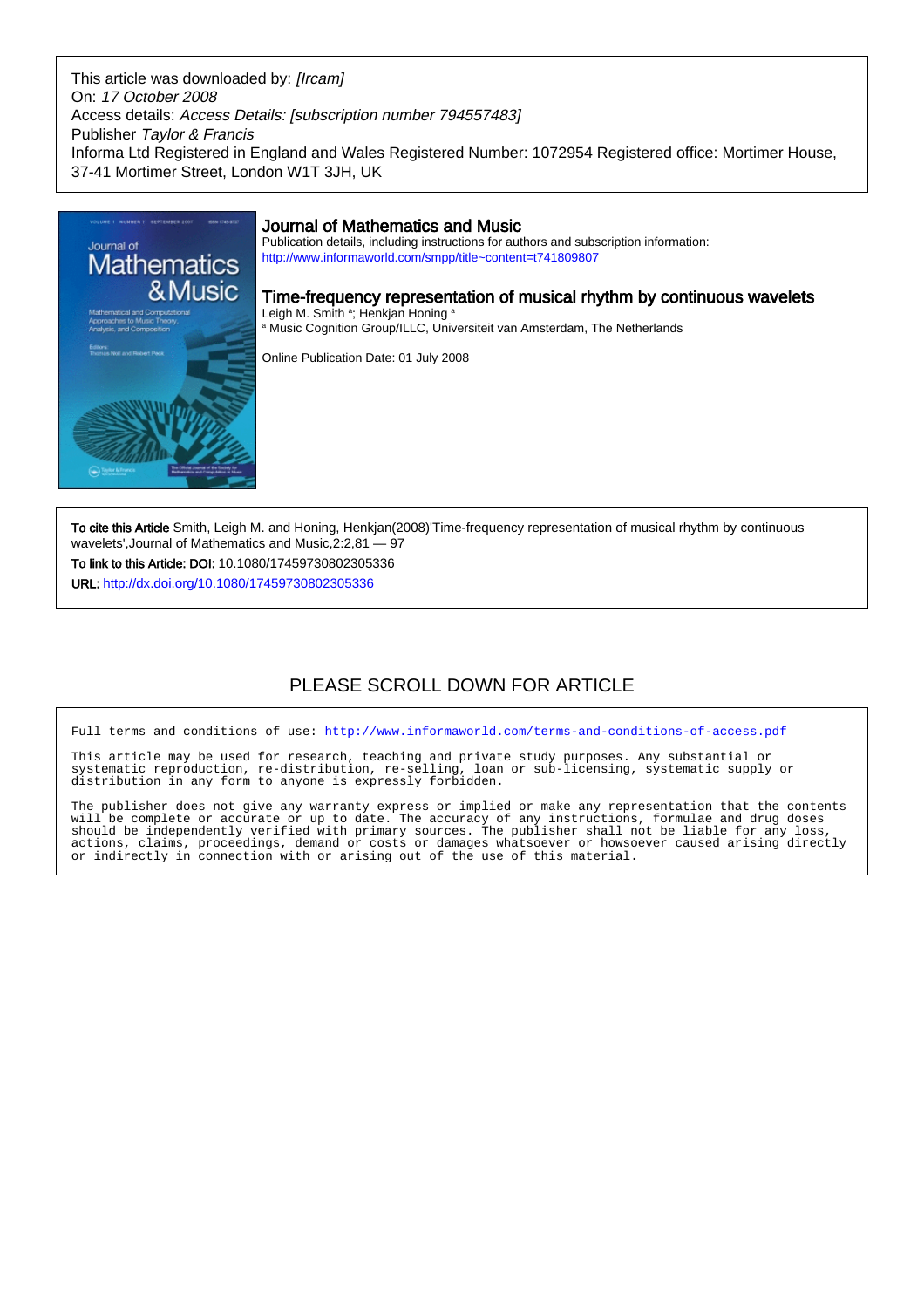*Journal of Mathematics and Music* Vol. 2, No. 2, July 2008, 81–97



#### Taylor & Francis Taylor & Francis Group

## **RESEARCH ARTICLE**

## **Time–frequency representation of musical rhythm by continuous wavelets**

Leigh M. Smith\* and Henkjan Honing

*Music Cognition Group/ILLC, Universiteit van Amsterdam, Plantage Muidergracht 24, 1018TV, The Netherlands*

A method is described that exhaustively represents the periodicities created by a musical rhythm. The continuous wavelet transform is used to decompose an interval representation of a musical rhythm into a hierarchy of short-term frequencies. This reveals the temporal relationships between events over multiple time-scales, including metrical structure and expressive timing. The analytical method is demonstrated on a number of typical rhythmic examples. It is shown to make explicit periodicities in musical rhythm that correspond to cognitively salient 'rhythmic strata' such as the tactus. Rubato, including accelerandos and ritardandos, are represented as temporal modulations of single rhythmic figures, instead of timing noise. These time varying frequency components are termed ridges in the time–frequency plane. The continuous wavelet transform is a general invertible transform and does not exclusively represent rhythmic signals alone. This clarifies the distinction between what perceptual mechanisms a pulse tracker must model, compared to what information *any* pulse induction process is capable of revealing directly from the signal representation of the rhythm. A pulse tracker is consequently modelled as a selection process, choosing the most salient time–frequency ridges to use as the tactus. This set of selected ridges is then used to compute an accompaniment rhythm by inverting the wavelet transform of a modified magnitude and original phase back to the time domain.

**Keywords:** rhythm; rhythmic strata; expressive timing; continuous wavelet transform; time–frequency analysis; beat tracking

*MCS/CCS/AMS Classification/CR Category numbers*: J.5, H.1.2

#### **1. Introduction**

Despite a long history of computational modelling of musical rhythm [1,2], the performance of these models has yet to match human performance. Humans can quickly and accurately interpret rhythmic structure, and can do so very flexibly, for example, they can easily distinguish between rhythmic, tempo and timing changes [3]. What are the representations and relevant features that humans so successfully use to interpret rhythm? We investigate these questions using a computational representation of musical rhythm. This demonstrates how a pattern of time intervals can reveal a structure that informs the understanding of human cognition. We aim to mimic the overall behaviour of human rhythm cognition, as a precursor to future attempts to apportion and separately model each perceptual process involved.

ISSN 1745-9737 print*/*ISSN 1745-9745 online © 2008 Taylor & Francis DOI: 10.1080*/*17459730802305336 http:*//*www.informaworld.com

<sup>\*</sup>Corresponding author. Email: lsmith@science.uva.nl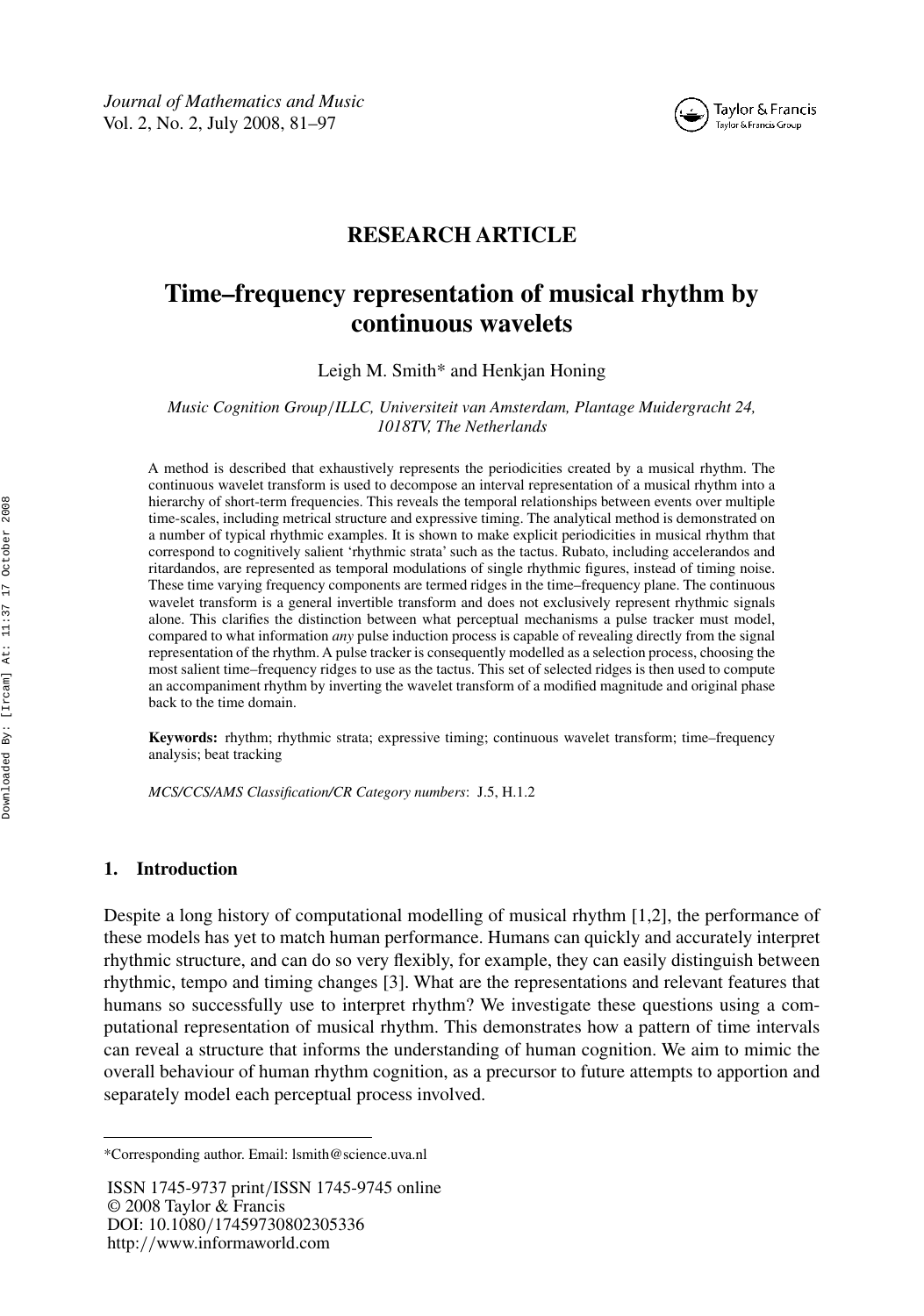A musical rhythm can be distinguished, memorized and reproduced independently of the music's original pitch and timbre. Even using very short impulse-like clicks, a listener can recognize a familiar rhythm, or comprehend and tap along with an unfamiliar rhythm. The rhythm is thus described from the *inter-onset intervals* (IOI's) between events alone, that is, the temporal structure.

The rhythmic interpretation of those temporal patterns has received considerable research, notable summaries include Fraisse [4], Clarke [5] and London [6].Yeston [7] characterized musical time as consisting of a hierarchy of time periods spanning individual notes, bars and phrases, terming these periods 'rhythmic strata'. Lerdahl and Jackendoff [8] made the important distinction between the process of grouping of events across time, and the induction of the musical meter that arises from the regular re-occurrence of accented events. These researchers both noted the role of *tactus*, constituting the most prominent musical pulse rate and phase that is induced by the listener. The tactus typically appears as the rate and time points that listeners will tap to (typically around 600 ms [4]) when hearing a musical rhythm.

Such attending to a musical rhythm formed from IOIs is proposed by Jones [9] to use two strategies, future-oriented and 'analytic' processes. These processes project expectancies forward in time, and retrospectively assess experienced (i.e. heard) events, respectively. Both strategies are argued to occur simultaneously, and to be judged with respect to the hierarchical time levels established by the rhythm. The perception of a rhythmic pulse and its ongoing attending can be characterized as composed of two resonant processes. These consist of a 'bottom-up' *beat induction* process, and a schematic expectation process providing 'top-down' mediation of the perception of new events [10,11]. Gouyon and Dixon [12] illustrate and characterize computational models according to a similar machine learning-oriented architecture, describing the top-down process as *pulse tracking*.

This tracking task has remained an unsolved research problem, owing in part to the effect of *expressive timing*. Musicians purposefully use expressive timing to emphasize the structural aspects of the piece, such as the metrical and phrase structure [13]. A representation of musical rhythm must therefore account for the establishment of rhythmic hierarchy, the induction of pulse, and the role and effect of expressive timing. In this paper, we describe a representation of musical rhythm using an established transformation, the continuous wavelet transform, applied to the inter-onset timing of events. This representation is demonstrated to make explicit the rhythmic hierarchy and expressive timing. Furthermore, it allows a number of beat tracking methods to be applied to determine the tactus implicit in the rhythmic signal.

#### **1.1.** *Rhythm signals*

Considerable research has been directed at designing models of both pulse induction and tracking processes towards the final goal of producing useful and robust models of musical time. Existing approaches are reviewed in detail in online Supplement 1. Common problems confronted and addressed in a diverse manner by these approaches are the representation of temporal context, order and hierarchy, and the role of expressive timing and tempo within the existing rhythmic structure.

Since musical rhythm can be induced from mere clicks alone, a rhythmic function for analysis is created by representing the time of each onset as a unit impulse function. The rhythm function for a piece of music is therefore a train of impulses with intervals matching the IOI between onsets. A pulse-train function can be seen to be a minimal, or *critical* sampling of, the auditory amplitude envelope at the lowest sampling frequency that still accurately represents the rhythm function. This yields one sample at the point in time at which each musical event becomes audible to the listener. This is an onset-based representation of rhythm, and is typically recovered by a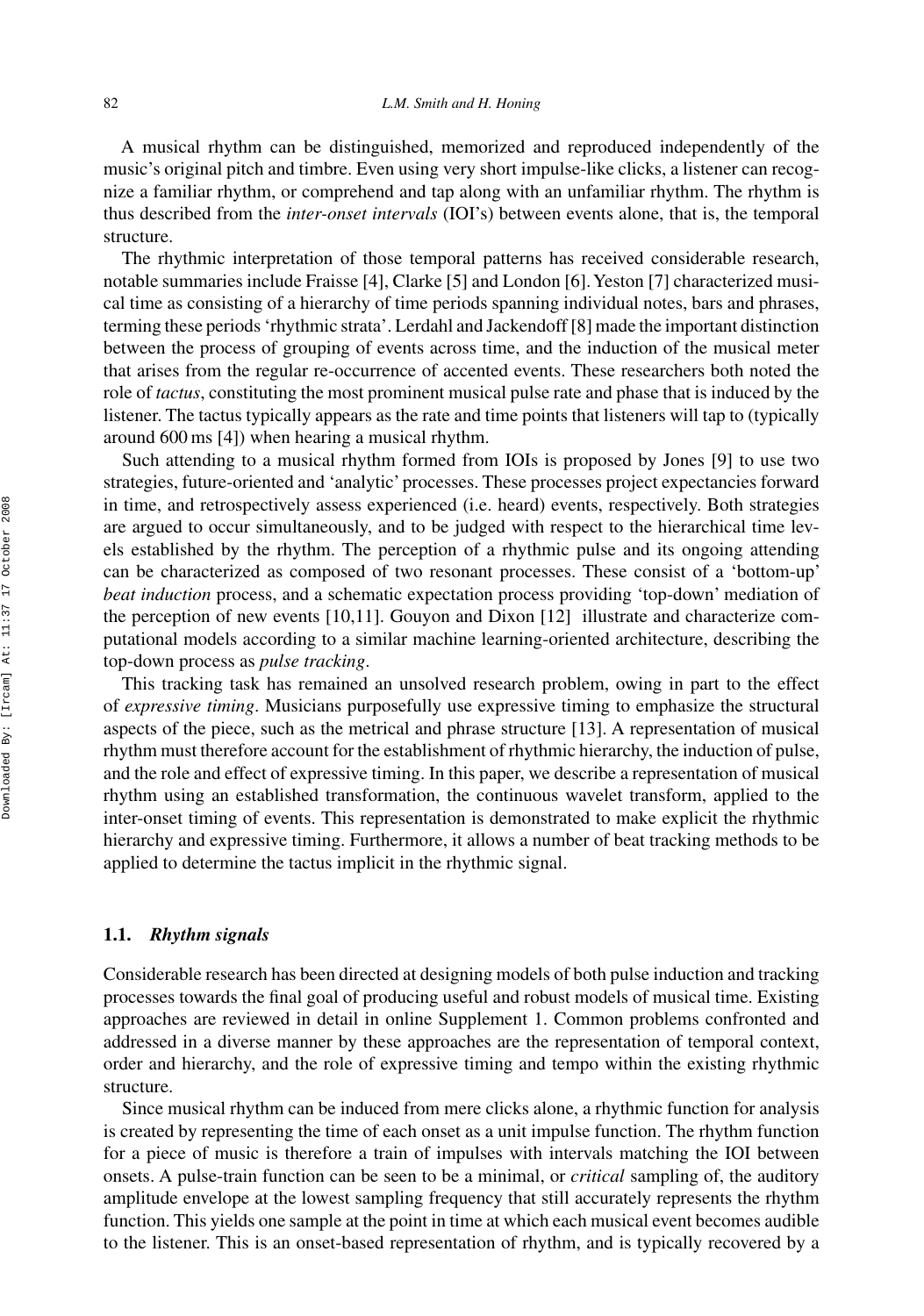detection algorithm operating on the signal energy of the acoustic signal, |*y*| 2. This is effectively a rectification of the audio signal to deconvolve the amplitude envelope from the auditory carrier signal [14,15]. Alternatively, the onset times are obtained by transducing a musician's actions on a sensing instrument (e.g. MIDI). This is distinguished by Gouyon and Dixon [12] from a time-domain frame based system, which aims to determine the rhythmic signal directly from the auditory signal. However in practice, systems must rectify in order to deconvolve the rhythm from the auditory signal.

The use of the continuous wavelet transform as a means of analysing rhythms consisting of an impulse train of onsets was originally reported in Smith [16] and Smith and Kovesi [17]. The output of the transform is similar to Todd's rhythmogram [14], but more detailed. The representation reveals a hierarchy of rhythmic strata and the time of events by using a wavelet that has the best combined frequency and time resolution. Such bottom-up data-oriented approaches, including the multiresolution method described in this paper, do not fully account for human rhythm cognition. Rhythm perception is additionally influenced in a top-down manner by the listener's memory developed by a combination of explicit training and learning through exposure. A goal of this paper is to clarify the information that is inherent (i.e. retrievable) in the temporal structure of a musical rhythm. This aims to establish a base-line measure, to evaluate the contribution of different models of musical time before considering the effect of top-down processing. In short, the intention of this paper is to demonstrate how much structure can be retrieved from a sparse impulse representation of a rhythmic signal.

#### **1.2.** *Proposed method*

The paper is organized as follows: the analytical technique of a continuous wavelet transform is reviewed in Section 2. The application of this transform to musical rhythm to produce a rhythmic hierarchy is described in Section 3. Musical rhythm is described in terms of signal processing theory, and distinguished from the auditory spectrum in Sections 3.1 and 3.2. A simplified schema model is used to determine the tactus (foot tapping rate) in Section 3.3. This extracted tactus is then used to compute a beat tracking rhythm to accompany the original rhythm in Section 3.4. The analysis and representation of rhythms with expressive timing is demonstrated in Section 4.

#### **2. The continuous wavelet transform**

Expressive timing, agogic, dynamic and other objective accents produce complex, frequency and amplitude varying rhythmic signals that require a non-stationary signal analysis technique. Analytical wavelets are well suited to this task. The following section is a review of the continuous wavelet transform, further detail is provided in Smith [18].

Wavelet theory has historical roots in the analysis of time varying signals, the principle being to decompose a one-dimensional signal  $s(t)$  at time  $t$ , into a non-unique two-dimensional time– frequency distribution  $W_s(t, f)$ , representing frequencies changing over time [19,20].

Earlier signal analysis approaches have used the short-term Fourier transform (STFT), a time windowed version that decomposes a signal into harmonically related *basis functions* composed of weighted complex exponentials. The STFT is

$$
F_s(t, f) = \int_{-\infty}^{\infty} s(\tau) \times \bar{h}(\tau - t) \times e^{-i2\pi f \tau} d\tau,
$$

where  $\bar{h}(t)$  is the complex conjugate of the window function. Significantly, the window function's time scale is independent of  $f$ . Any partial of the signal that changes in frequency over the time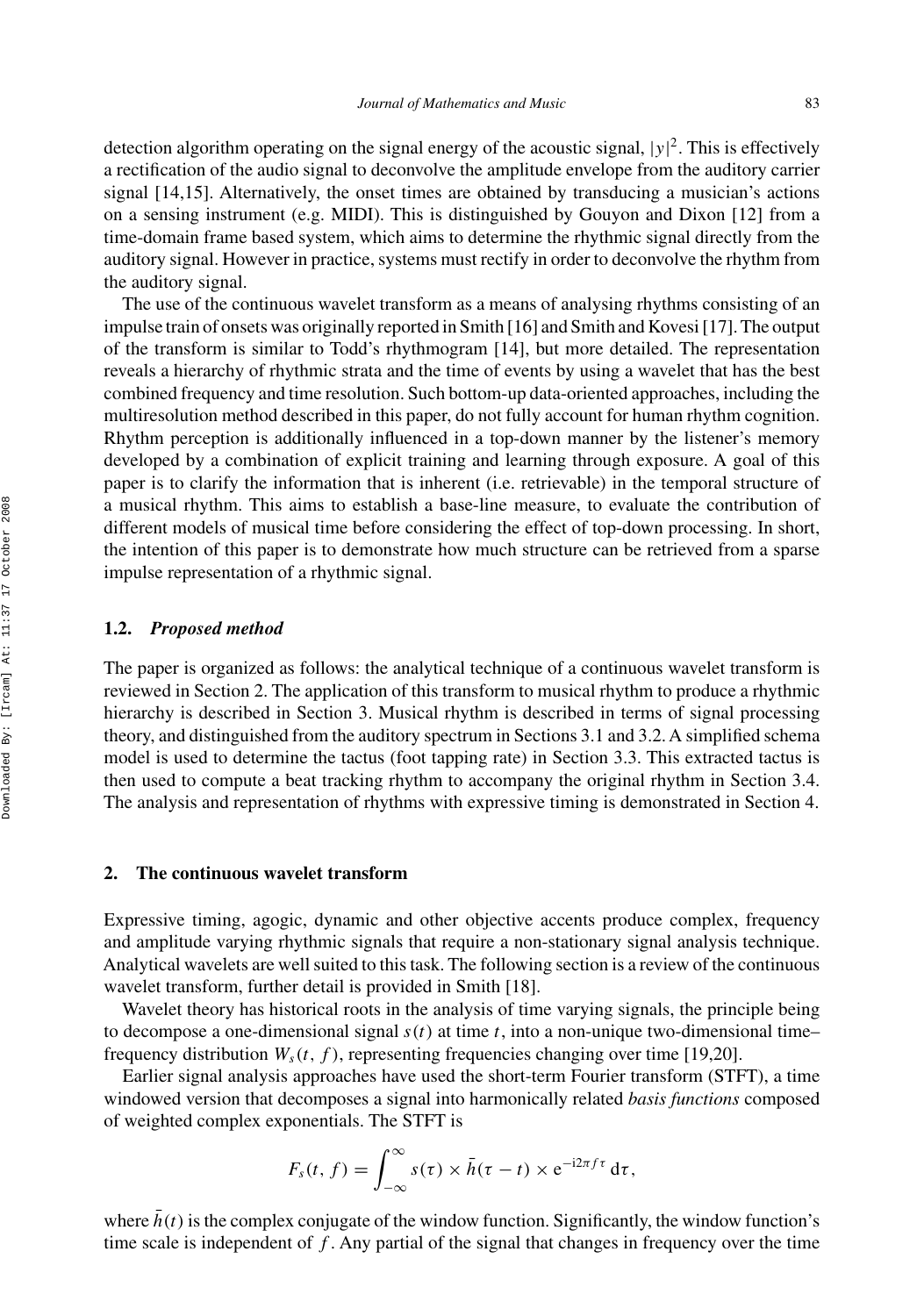extent of the analysis window will have its energy distributed across the spectral domain. This makes short-term changes within the window not resolvable by the STFT.

In contrast, the continuous wavelet transform (CWT) [20–22], decomposes the signal onto scaled and translated versions of a *mother wavelet* or *reproducing kernel* basis *g(t)*,

$$
W_s(b, a) = \frac{1}{\sqrt{a}} \int_{-\infty}^{\infty} s(\tau) \times \bar{g}\left(\frac{\tau - b}{a}\right) d\tau, \quad a > 0,
$$
 (1)

where *a* is the scale parameter and *b* is the translation parameter. The scale parameter controls the dilation of the window function, effectively stretching the window geometrically over time. The translation parameter centres the window in the time domain. Each of the  $W<sub>s</sub>(b, a)$  coefficients weight the contribution of each basis function to compose  $s(t)$ . The geometric scale gives the wavelet transform a 'zooming' capability over a logarithmic frequency range, such that high frequencies (small values of *a*) are localized by the window over short time scales, and low frequencies (large values of *a*) are dilated over longer time scales [23]. This forms an *influence cone* [24] that has a time interval, for each scale and translation, between  $(at_1 + b; at_r + b)$  for a mother wavelet with *time support* over the interval  $[t_l, t_r]$ .

Resynthesis from the transform domain back to the time domain signal is obtained by

$$
s(t) = \frac{1}{c_g} \times \frac{1}{\sqrt{a}} \int_{-\infty}^{\infty} \int_{-\infty}^{\infty} W_s(b, a) \times g\left(\frac{t-b}{a}\right) \frac{da \, db}{a^2},\tag{2}
$$

where the constant  $c_g$  is set according to the mother wavelet chosen:

$$
c_g = \int_{-\infty}^{\infty} \frac{|\hat{g}(\omega)|^2}{|\omega|} d\omega < \infty,
$$
 (3)

where  $\hat{g}$  is the Fourier transform of the mother wavelet.

The CWT indicated in Equation (1) is a scaled filter from a constant relative bandwidth (constant-Q, Equation 3) filter bank. A discrete version of the wavelet transform is used for implementation, so the scale parameter *a* must be discretized with a sufficient density of filters or *v* 'voices' per octave. The computation of each voice can be performed in the Fourier domain, which can be efficiently computed with the fast Fourier transform, requiring  $O(N \log_2 N)$  operations. The number of scales over which the analysis is performed is at most  $J = v \log_2(N/K)$ where  $K$  is the time support of the wavelet. The complexity of computing the wavelet analysis of the signal over the entire dilation range is therefore  $O(JN \log_2 N) = O(vN (\log_2 N)^2)$  [22]. A higher value for *v* captures finer variations in frequency, but incurs greater computational cost.

### **2.1.** *Morlet wavelets*

There are many choices for mother wavelets; orthogonal basis functions [20] produce a nonredundant transform for coding and compression applications. However these are unusable for signal analysis, because they do not preserve the phase of the signal, being translation dependent [25]. Grossmann and Morlet [21], have applied a complex-valued Gabor mother wavelet for signal analysis,

$$
g(t) = e^{-t^2/2} \times e^{i\omega_0 t},\tag{4}
$$

where  $\omega_0$  is the frequency of the mother wavelet (before it is scaled). The frequency parameter  $\omega_0 = 6.2$  was determined for this application by calibrating, using an isochronous rhythm of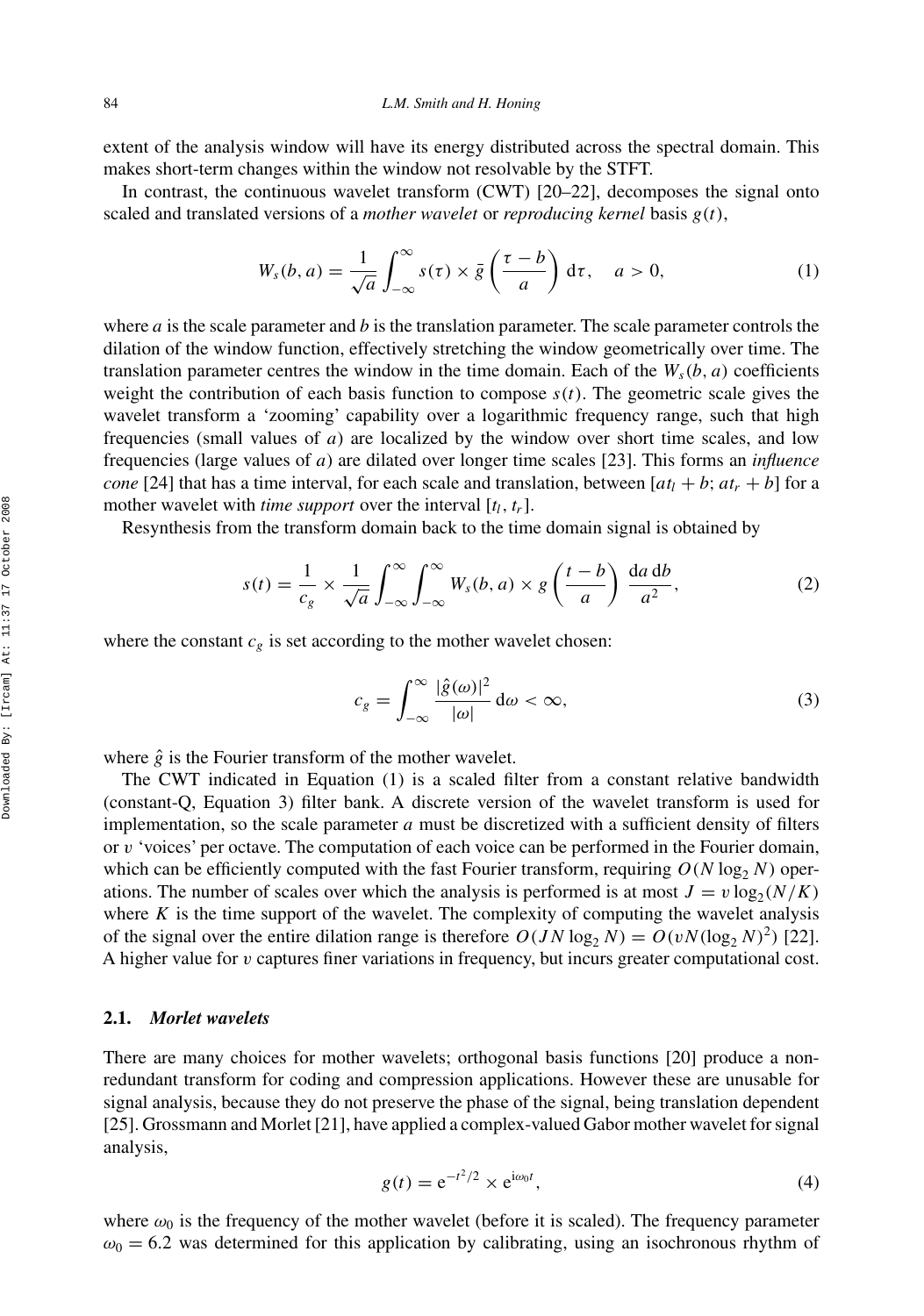

Figure 1. Time domain plots of Morlet wavelet kernels, showing real and imaginary components for the mother wavelet and a version dilated by  $a = 2$ .

known frequency against the maximum responding scale  $a$  for  $v = 16$  voices per octave (see [18]). In essence, this is a Gaussian window over cosine and sine curves that are in the real and imaginary planes, respectively (see Figure 1). A Gaussian window function has the property that it is invariant between time and frequency domains, therefore producing the best simultaneous localization in both domains with respect to Heisenberg's uncertainty relation [26, p. 440], [22, p. 33]:  $\delta t \times \delta \omega > 1/4\pi$ .

This led Gabor [27] to propose its use for basis functions that incorporate both time and frequency. Subsequently, Kronland-Martinet, Morlet and Grossmann [23,28,29] applied such a wavelet to sound analysis; however, the research reported here (and in [16,17]) differs from their approach in that it is the rhythm signal (the function that modulates the auditory carrier) that is analysed using so-called Morlet wavelets—not the entire sound signal. Here the rhythm is analysed independently (effectively deconvolved from the sound signal) of the auditory carrier component.

However, the kernel of Equation (4) does not meet the admissibility condition of a zero mean for exact reconstruction [18,22]. The asymptotic tails of the Gaussian distribution envelope must be limited in time such that the residual oscillations will produce a non-zero mean. Given that much analysis can be performed without requiring exact reconstruction, this is not a problem in practice, particularly to the application of musical rhythm analysis. Likewise, the Gaussian envelope renders Equation (4) close to a 'progressive support' or 'analytic' wavelet, nearly satisfying the condition that  $\hat{g}(\omega) = 0$ ,  $\forall \omega < 0$ .

Equations (1) and (4) produce complex valued results and, owing to their analytic nature, the real and imaginary components are the Hilbert transform of each other. The conservation of energy of progressive analytical wavelets allows the modulus of a wavelet transform to be interpreted as an energy density localized in the time/scale half-plane. An analytic (progressive) signal  $Z<sub>s</sub>(t)$  of  $s(t)$  can be defined in polar coordinate terms of modulus  $A_s(t)$  and phase  $\phi_s(t)$  as

$$
Z_s(t) = A_s(t)e^{i\phi_s(t)}.
$$
\n(5)

The magnitude and phase of the wavelet coefficients  $W_s(b, a)$  can then be plotted on a linear time axis and logarithmic scale axis as 'scaleogram'and 'phaseogram'plots (see for example Figure 5), first proposed by Grossmann et al. [30]. The discretized version of the phase of the wavelet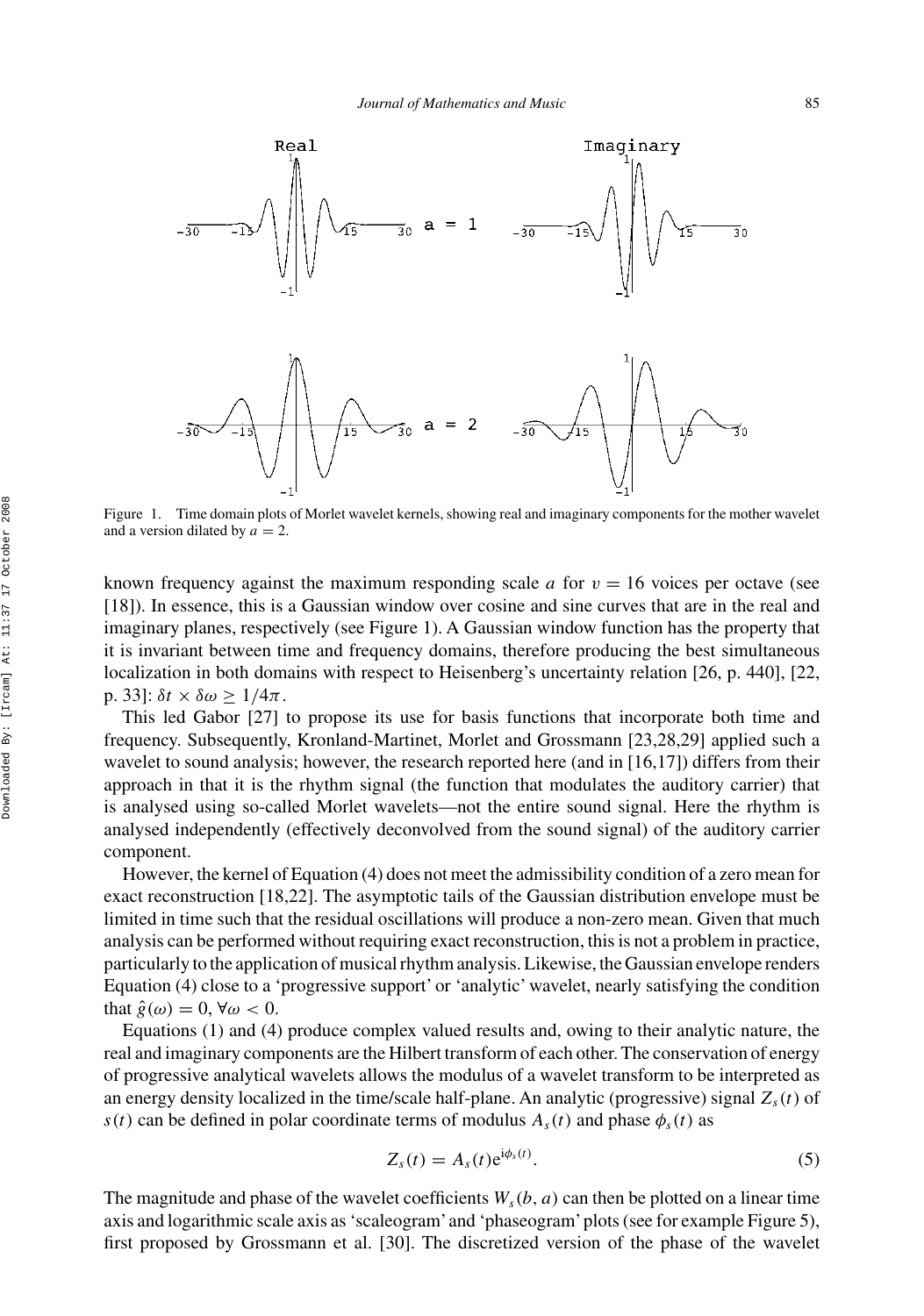transform,  $\Psi(b, a) = \arg[W_s(b, a)]$  (the phasogram), can be recovered owing to the nature of the near-analytic mother wavelet (Equation 4). Phase values are mapped onto a colour wheel or grey-scale to visualize the regularity of the progression of phase. To improve clarity, phase values are clamped to 0, where they correspond to low magnitude values; otherwise,  $|W_s(b, a)| > \epsilon_m$ , where the magnitude threshold,  $\epsilon_m = 0.005$ , registers the phase measure as valid to display.

#### **2.2.** *Ridges*

A group of researchers (well summarized by [22, Chapter 4]) have used points of stationary phase derived from wavelet analysis to determine 'ridges' that indicate the frequency modulation function of an acoustic signal. These ridges determine the frequency variations over time of the fundamental and a finite number of partials. The chief motivation of this research was to reduce the computation of the transform to only the ridges, collectively termed a 'skeleton' [22,31–33]. In that application, the signal analysed was the sampled sound pressure profile.

The motivation here is to extract the frequency modulation function for the purpose of determining a rhythmic partial that corresponds to the tactus. The skeleton is computed from the maximum magnitude  $|W_s|$ , normalized over scales for each time point *b*. The peak points  $\rho(b, a) = |W_s(b, a)|$ , with respect to the dilation scale axis *a*, are found at

$$
\frac{\partial |W_s(b,a)|}{\partial a} = 0, \quad \text{when} \quad \frac{\partial^2 |W_s(b,a)|}{\partial a^2} < 0. \tag{6}
$$

An implementation to reorder  $\rho(b, a)$  into data structures of individual ridges is described in Section 3.3.

#### **3. A multiresolution time–frequency representation of musical rhythm**

#### **3.1.** *Non-causality*

As the time domain plots indicate (Figure 1), the Morlet wavelet is *non-causal*, running forward and backward in time. A causal system is one that depends on past and current inputs only, not future ones [34]. Non-causality implies that the wavelet transformation must be performed on a recorded copy of the entire signal, and is physically unrealizable in real-time. The wavelet is therefore considered in terms of an ideal theoretical analysis kernel, summarizing a number of cognitive processes, rather than one existing in vivo as a listener's peripheral perceptual mechanism. However, it should be noted that Kohonen [35] has presented evidence for the selforganization of Gabor wavelet transforms; so, such representations are not impossible to realize with a biological system.

However, there are reasons to entertain the idea that the mechanisms used in the process of rhythm induction are not solely dependent on past information alone. Mere exposure to rhythms from previous listening has been shown to construct a schema used to aid perception [36]. The use of temporal context for attentional energy has been argued for rhythm by Jones et al. [9,37], and in terms of pulse sensations by Parncutt [38]. New rhythms are perceived with respect to previously heard rhythms and are organized and anticipated within the harness of a particular schematization. In that sense, the perception of a current beat has an expectancy weighting, projecting from the present into the future, and a retrospection, projecting from the present back into the past.

A purely causal model will be limited in its success because it does not take into account the prediction and retrospection possible during a musical performance. Gouyon and Dixon [12] illustrate the ambiguity of local vs. global tempo changes and timing changes, which can only be resolved by retrospection. Such timing changes are disambiguated over a span of time that may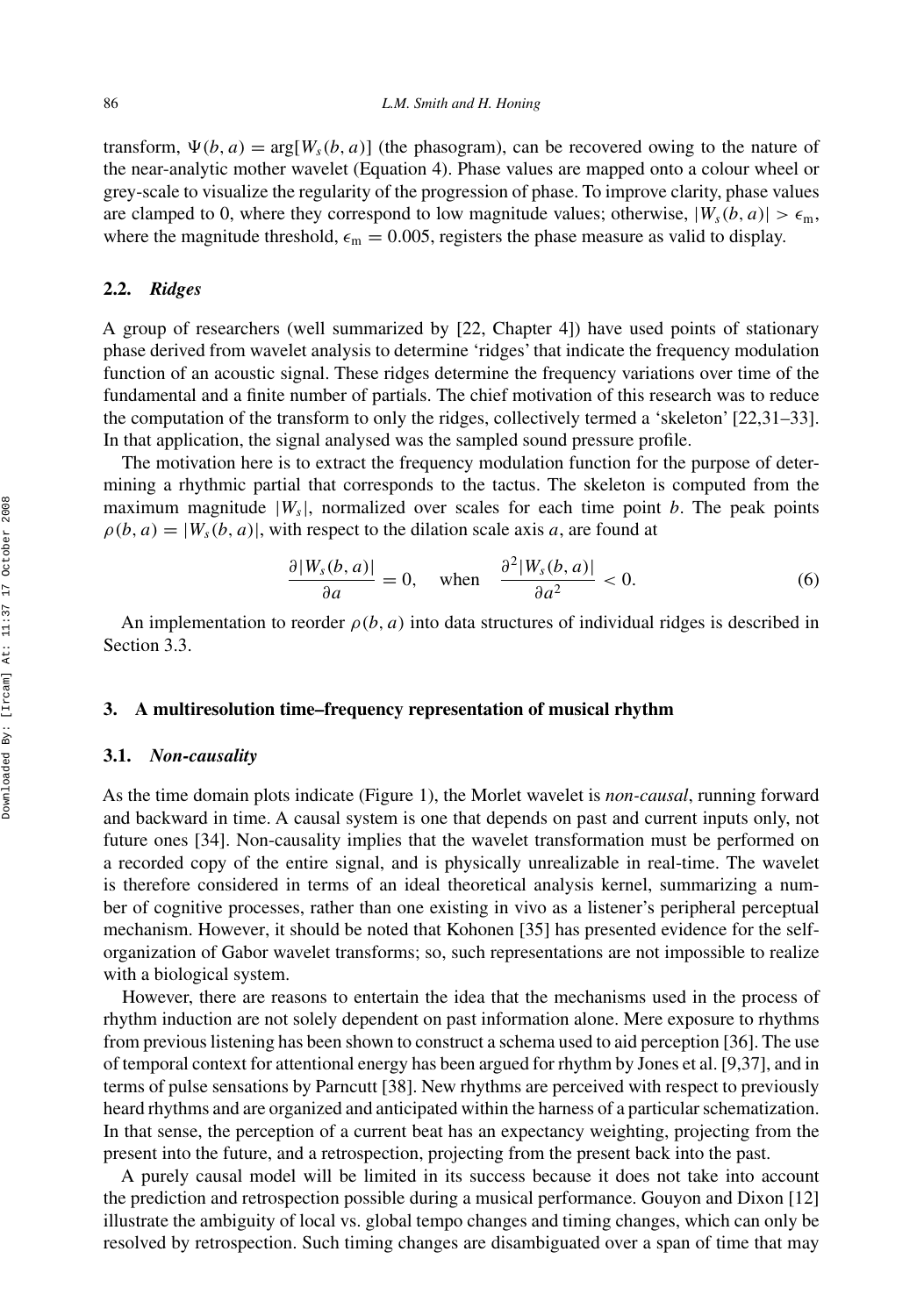be considered a moving window. For computational approaches, this requires a representation of a rhythmic schema, which may be considered as abstract structural regularities derived from the music to which the listener is exposed.

The non-causal projection of the Morlet wavelet can be viewed as an idealistic aggregation of such predictive memories. Backwards projection of the filter is a model of completion of an implied rhythm. It functions as retrospective assessment of the rhythm, as argued by Jones and Boltz [9] and Huron [39]. Its use does not seek to apportion rhythm perception behaviour between biological and cultural processes. Clearly, the Morlet wavelet is an oversimplification of the rhythm perception process. Despite the Morlet wavelet being a theoretic formalism, and being a basis for smooth functions, it has several positive attributes as a representation for rhythm analysis.

#### **3.2.** *Input representation*

The onset impulses are weighted by a measure of the phenomenal importance of each event. This summarizes the influence from all forms of phenomenal accent that impinges upon the perception of the event, not only dynamics, and including melodic and harmonic implication. This is denoted by  $\iota(t) = c(v) \times \delta(t)$ , where  $\iota(t)$  is the rhythm function composed of sparse impulse values  $(0.0-1.0)$ , and  $c(v)$  is the normalized phenomenal accent. Minimally,  $c(v)$  is the intensity of the amplitude of the onset. This is a simplifying assumption that there is a linear relationship between the perceptual salience of an individual dynamic accent and the intensity of a beat. This ignores the effect of masking of beats by temporal proximity and other nonlinearities between intensity and its final perceptual salience. Masking [40], auditory streaming [41], and expectation (for example, from tonal structure [42] and subjective rhythmization, [4]) can be modelled by a hypothetical nonlinear transfer function  $c(v)$ . This would summarize the effect of context on the perceptual impact of the note. Alternatively, if a frequency representation is used that preserves energy (by Parseval's relation [34]), such perceptual effects can be modelled in the frequency domain.

The sampling rate can be low (200 Hz) as the audible frequencies are not present. The multiple resolution analysis is therefore performed over the frequencies comprising expressively timed rhythm, spanning from 0.1 to 100 Hz. For analysing human performances, the very shortest scales (less than four samples, 20 ms) do not need to be computed. Hence, the CWT considers several time scales, including those commonly referred to as rhythm and expressive timing [5].

The perception of a polyphonic rhythm (comprising different instruments or sound sources) is assumed to involve segregation into separate simultaneous rhythmic patterns by using common sound features or changes. Where the listener can interpret a rhythm as comprising multiple rhythmic lines, rather than variations in accentuation of a single rhythm, this is assumed to introduce two or more independent rhythms running parallel in time. Furthermore, each is assumed to be analysed separately by parallel processes.

A clearer model of musical time can be constructed in terms of the time–frequency representation of rhythm, rather than strictly in the time domain. The invariance of the Gaussian envelope, between the time and frequency domains of the Morlet wavelet, provides the best simultaneous localization of change in time and frequency. Other kernels will achieve better resolution in one domain at the expense of the other. Arguably, the Morlet wavelet therefore displays the time–frequency components *inherent* in a rhythmic signal, prior to the perceptual processes of the listener. Using such wavelets allows for the quantifying of the representative abilities of other multiresolution approaches to rhythm models.

The explicit representation of multiple periodicities implied by the temporal structure of events can be considered as a pulse induction process that forms the pulse percept across an integrating period. The pulse induction process produces simultaneously 'attendable' pulses [9], matching the concept of multiple hypotheses used in beat tracking systems [43–45], but in the case of the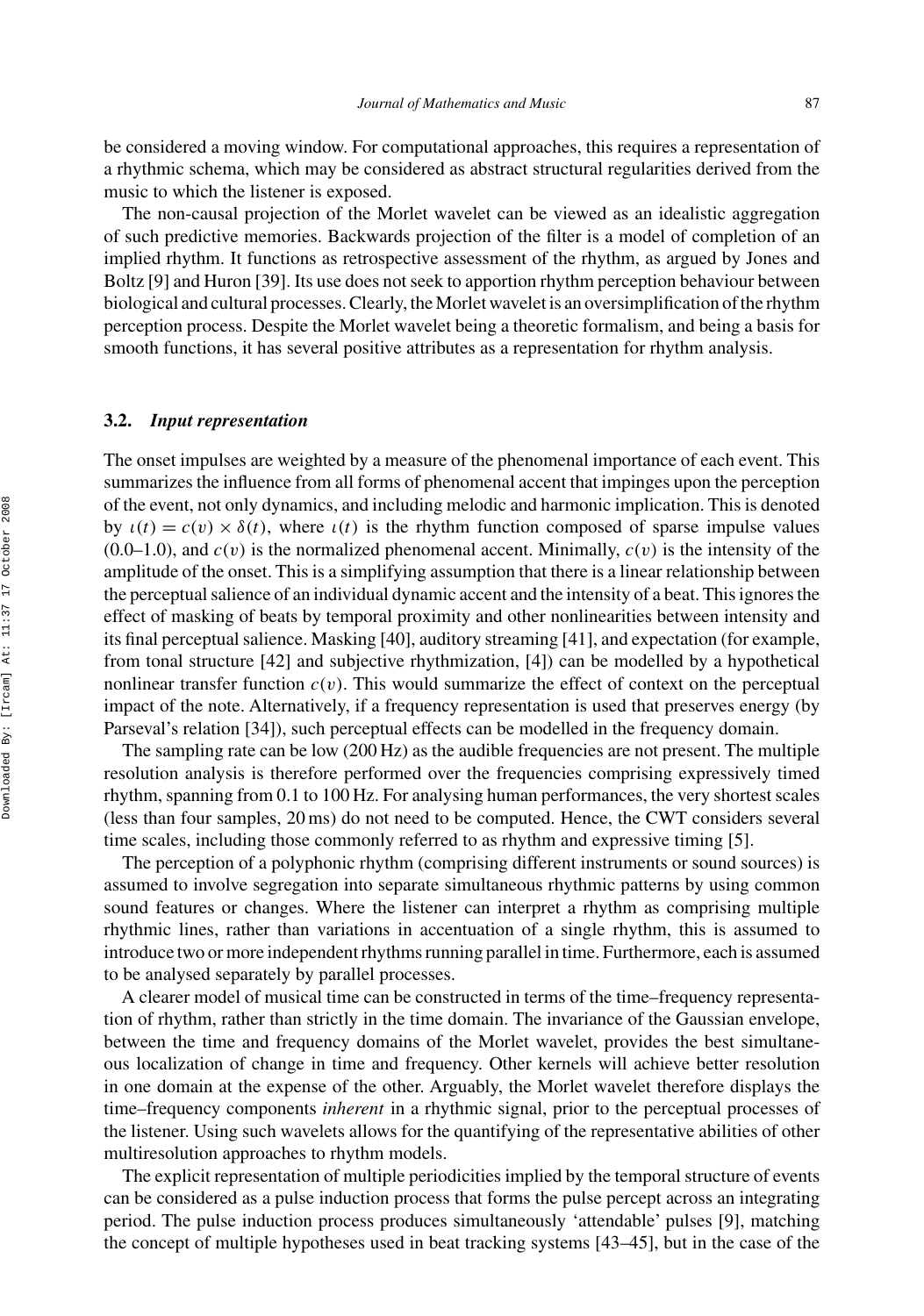CWT, arising as a direct result of the basis representations (filter impulse responses). This is demonstrated in Section 4. The top down persistent mental framework process (schema) is then responsible for selection from the time–frequency plane of one or more ridges that constitute the most appropriate pulse to which to attend. This is described in Section 3.3.

## **3.3.** *Tactus determination*

As a minimum demonstration of interpretation of a rhythm, the multiresolution model is used to determine the tactus. This tactus is verified by using it to compute a beat track to accompany the original rhythm. The tactus can be considered to function as the carrier in classical frequency modulation (FM) theory. An isochronous beat is a rhythmic periodicity of a single frequency, and the performer's rubato constitutes a frequency modulation of this idealized frequency. In performance, the tactus of a rhythm is modulated but still elastically retains semi-periodic behaviour. A means of extracting the rubato frequency modulation (the ridge) of the tactus is required. The schematic diagram of Figure 2 describes this process.



Figure 2. Schematic diagram of the multiresolution rhythm interpretation system.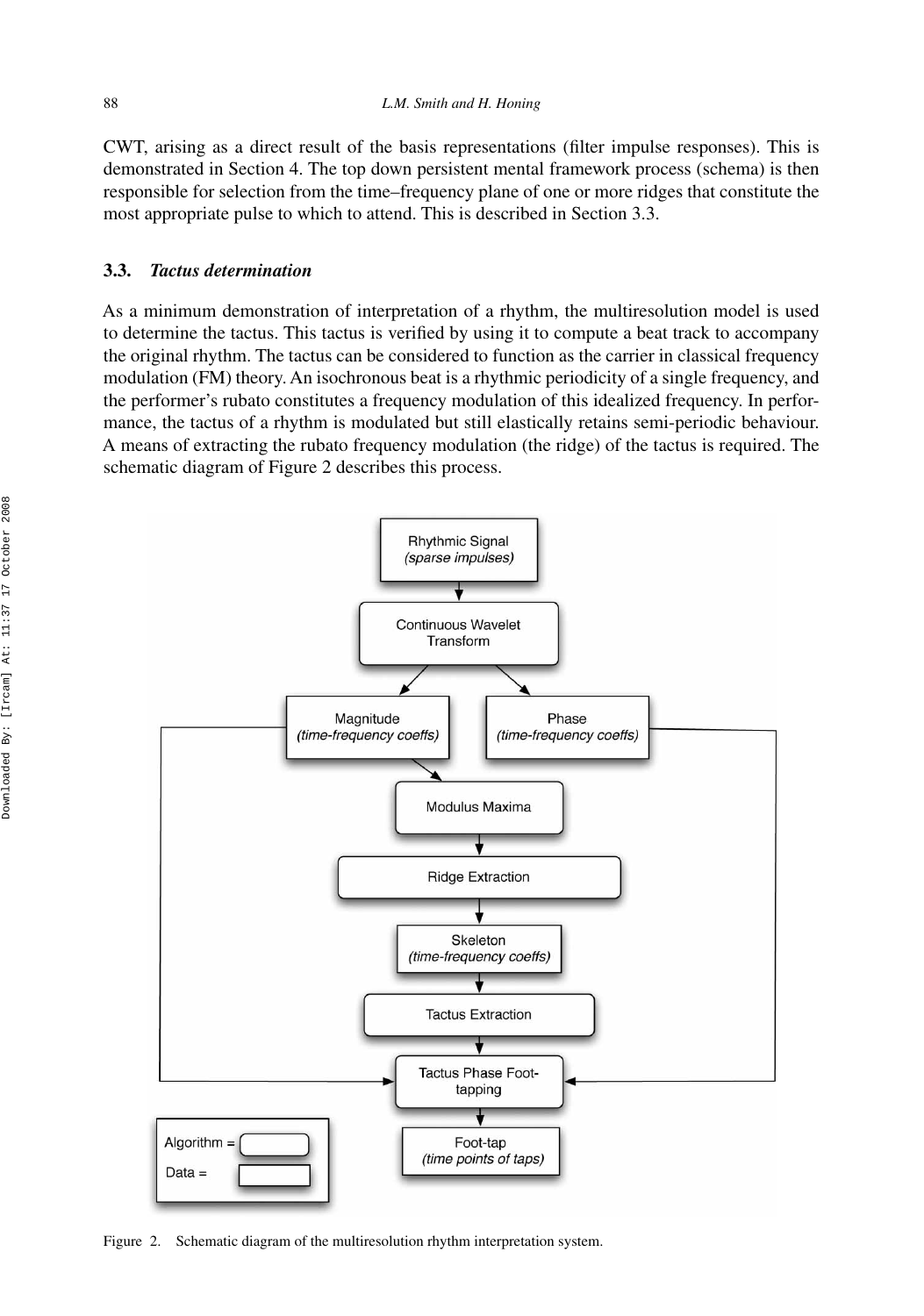A process, which can be considered a pulse tracker, extracts the ridge determined to be the tactus. This tactus ridge is then transformed from the time–frequency plane back to the time domain, and its phase measure is used to compute the time points of a beat track.

#### 3.3.1. *Ridge extraction*

Section 2.2 described the process of combining magnitude and phase measures, and of identifying the peak points  $\rho(b, a)$  in the time–frequency plane. These peak points are then grouped by time– frequency proximity into a skeleton of ridges. The skeleton of ridges is implemented as a list of Common Lisp objects, each ridge defining its starting location in time and the scale at each subsequent time point. Representing such ridges as objects (equivalently Minskyian frames) aims to establish a knowledge framework that bridges the divide between symbolic and sub-symbolic representations of rhythm. An algorithm to reorder  $\rho(b, a)$  into ridges  $\rho(b) = a$  is shown in Figure 3 and illustrated in Figure 4.

With a tolerance  $t = 1$ , this extracts ridges with a rate of change of at most one scale per time sample. Since the matching is done by scale number  $a, t = 1$  is the minimum. For  $t > 1$ , the algorithm will accept discontinuities between scales of successive time samples for ridges tracking extremely rapid acceleration or deceleration. In practice however, setting  $t > 1$  can also lead to the extraction of a single ridge, rather than extracting two closely parallel ridges. With sufficiently high time and frequency resolution (a sample rate of 200 Hz and voices per octave  $v = 16$ ,  $t = 1$  will track acceleration and deceleration for musical rhythms correctly.

Such a skeleton represents alternative accompaniment or attending strategies, and is query-able as such. This representation serves as a foundation to develop, in a modular fashion, alternative pulse tracking or schematic processes. This is to allow schemas to be developed that decouple the model of ridge selection (e.g. pulse tracking) from pulse induction. This decoupling seems

**Algorithm: Extract-Ridges** 

| ; those peaks at each time point b<br>$S_b = a$ if $\rho(b, a) > 0$<br>2:<br>$3 -$<br>$(S'_{b}, S'_{b-1}) \leftarrow S_{b} \cap S_{b-1}$<br>4:<br>if $\rho_r(b) \in S'_{b-1}$<br>; update the existing ridges with scales that match<br>$\rho_r(b) \leftarrow S'_b$<br>; those at the previous time point<br>5.<br>$\rho_{r+1}(b) \leftarrow S_b - S_{b-1}$<br>; create new ridges for scales that don't match<br>-6: | 1: for $b \leftarrow 0B$ | ; time extent of analysis window                       |
|-----------------------------------------------------------------------------------------------------------------------------------------------------------------------------------------------------------------------------------------------------------------------------------------------------------------------------------------------------------------------------------------------------------------------|--------------------------|--------------------------------------------------------|
|                                                                                                                                                                                                                                                                                                                                                                                                                       |                          |                                                        |
|                                                                                                                                                                                                                                                                                                                                                                                                                       |                          | ; match current peaks and those at previous time point |
|                                                                                                                                                                                                                                                                                                                                                                                                                       |                          |                                                        |
|                                                                                                                                                                                                                                                                                                                                                                                                                       |                          |                                                        |
|                                                                                                                                                                                                                                                                                                                                                                                                                       |                          |                                                        |

The sets  $(J', K') \leftarrow J \cap K$  containing those elements of J and K matching within a tolerance  $t$  are defined as:

Algorithm: Match-Sets  $\theta$ : ensure  $J$  and  $K$  are both sorted in numerical order 1:  $n \leftarrow 0$ ; the next unmatched index 2: for  $j \in J$  $\mathcal{S}$ : for  $k \leftarrow n \dots len(K)$ ; find where  $j$  is located in  $K$ if  $K_k > j+t$  $\frac{1}{4}$ : 5. exit-for ĥ. if  $|j - K_k| \leq t$  $\tilde{r}$  $J' \leftarrow j \cup J'$ ; collect those elements from  $J$  that match  $K' \leftarrow K_k \cup K'$ 8: ; also collect those elements for  $K$  that match  $\theta$ :  $n \leftarrow k+1$ 10: exit-for  $n \leftarrow k$ ; remove all earlier elements from future tests  $11:$ 

Figure 3. Algorithm for the extraction and reordering of peak points *ρ* in the combined magnitude and phase measures into ridge structures  $\rho$  ordered by time.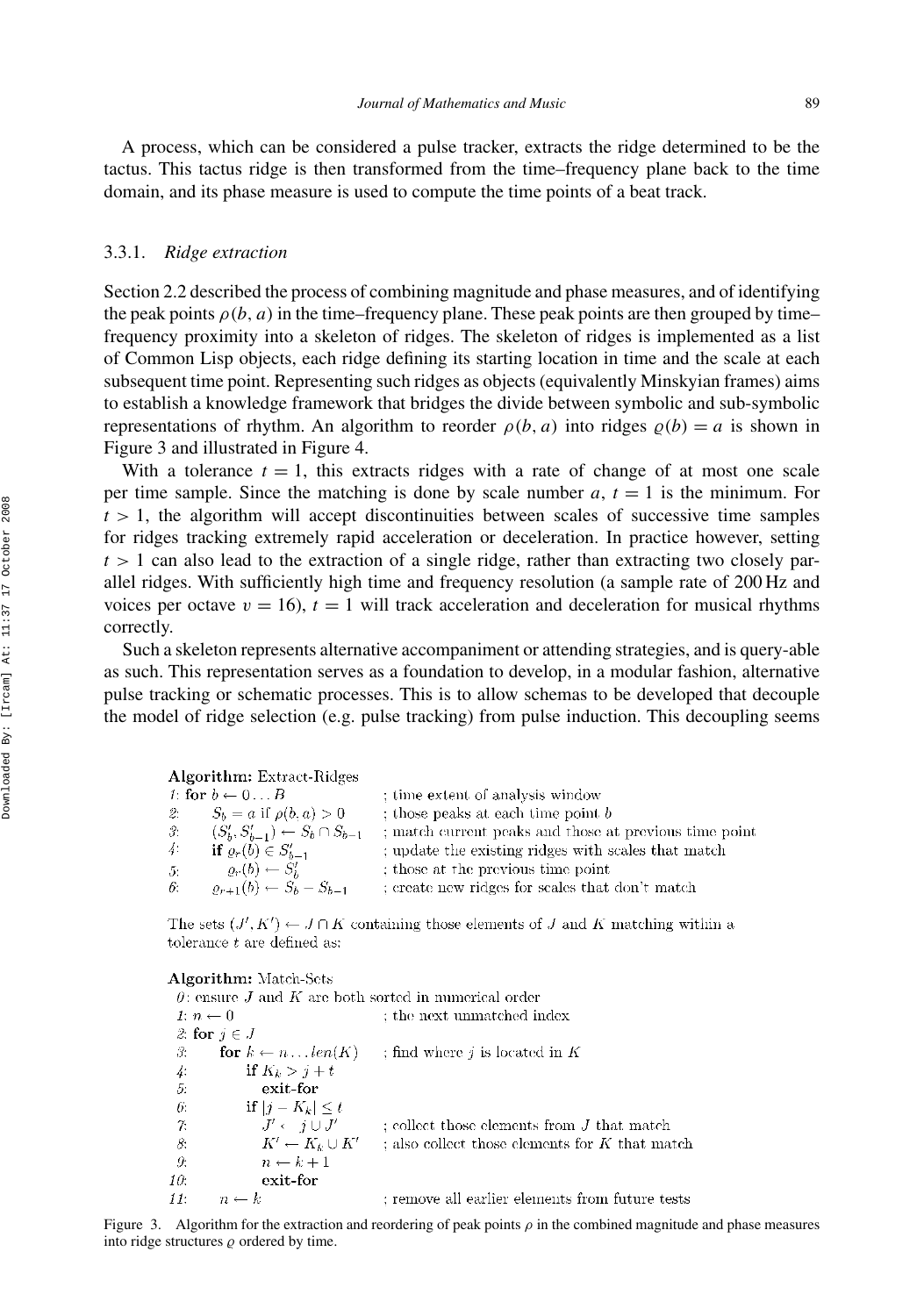

Figure 4. Example operation of the ridge extraction algorithm of Figure 3.

necessary in order adequately to model schematic knowledge, which may contradict the veridical expectancy derived from the surface material. For example, the tactus of a reggae rhythm being at half time to the quaver (eighth note) pulse.

### 3.3.2. *Ridge selection*

The simplest schema process for selecting a ridge as tactus is a heuristic that selects the longest, lowest frequency ridge that spans the analysis window. In effect, this can be considered the rhythmic 'fundamental' frequency. While such an axiom or principle may seem problematically reductionist, the heuristic proposed describes a broad behaviour that applies to the entire rhythm. This indicates that there is an inherent coherence in the temporal structure of the entire rhythmic sequence analysed. Indeed, the low-frequency components are derived from the contribution of all events analysed. The selection of such a ridge is shown on the phaseograms of Figures 5 to 8.

Other simple schemas are to establish tempo constraints in choosing a ridge as Parncutt [38] adopts with 1.38 Hz, and Todd [46] with 2 Hz band-pass filters. More complex schemas can then be introduced in the future, and compared to this obviously overly simplistic model. The queryable nature of the skeleton also enables manual selection and testing of ridges for evaluation of their role as modulated rhythmic strata by using reconstruction.

## **3.4.** *Reconstruction of the tactus amplitude modulation*

Once the tactus has been extracted from the rhythm, it can be used to compute tap times. When sampling a tactus that undergoes rubato, it is not sufficient simply to sample the instantaneous frequency of the tactus ridge owing to the accumulation of error. Therefore, the tactus ridge is transformed from the time–frequency domain into an FM sinusoidal beat track signal in the time domain. Only the tactus ridge itself will contribute to the beat track signal. The sinusoidal nature of the resulting signal causes it to act as an amplitude envelope, i.e. as a rhythm frequency that modulates over time. This signal is reconstructed from both the scaleogram and phaseogram coefficients.

All scaleogram coefficents, other than those of the tactus ridge, are clamped to zero, while the original phase is retained. This altered magnitude and the original phase components are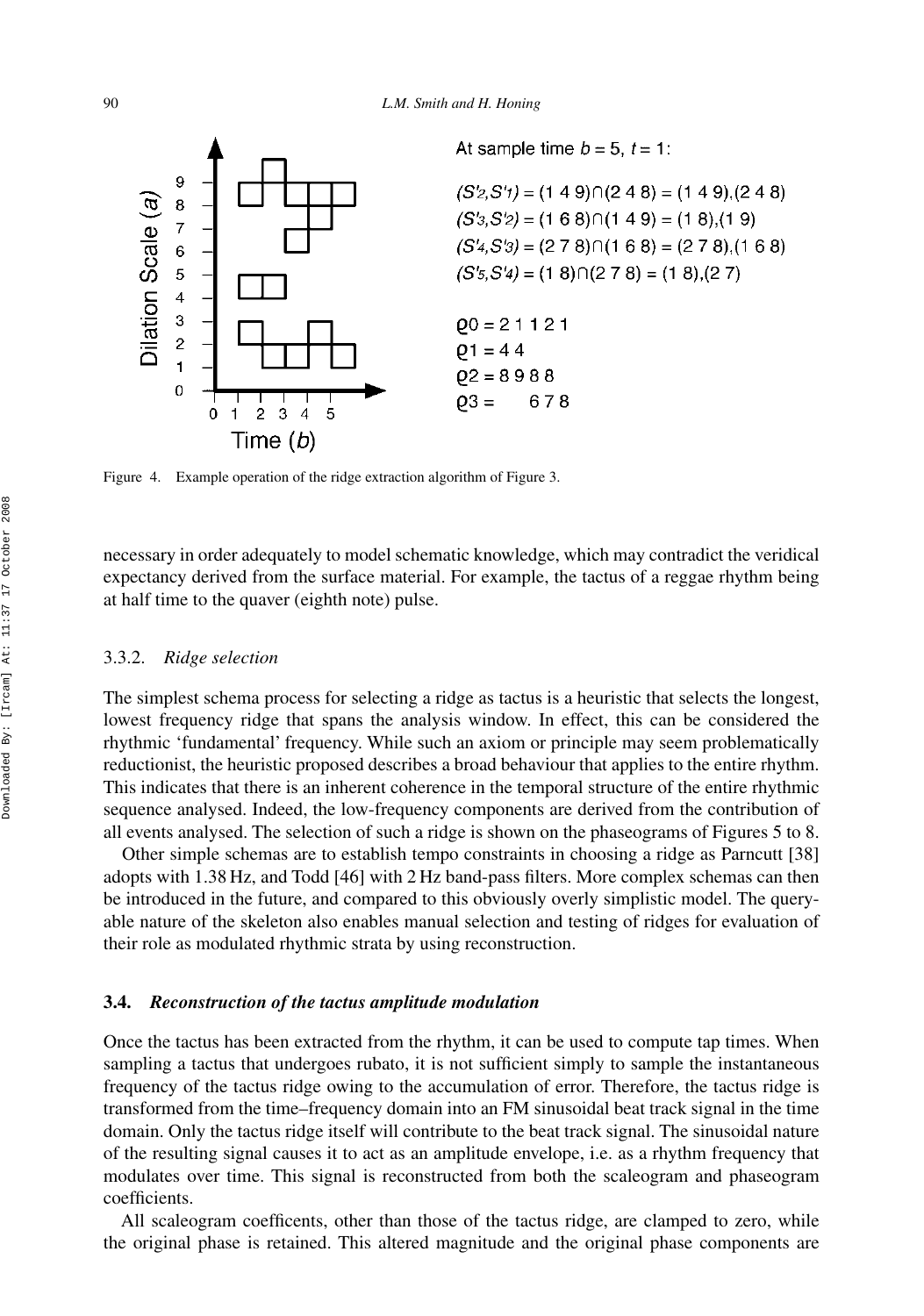

Figure 5. An isochronous rhythm (fixed IOI of 1.28 seconds) shown in the top graph as a time-amplitude plot of impulses, then represented as a scaleogram (magnitude), phaseogram and skeleton of the continuous wavelet transform coefficients. The most activated ridge (candidate for tactus) is centered on the scale corresponding to an interval of 1.28 seconds and is indicated by the horizontal black line on the phaseogram and highlighted line on the skeleton. A lower energy ridge is centered on the interval of 0.64 seconds. This secondary ridge occurs from interactions between secondary lobes of the wavelet.



Figure 6. Time domain plots of the overlap of the real and imaginary components of Morlet wavelet kernels. These demonstrate the cause of the reduced energy second harmonic in the scaleogram.

converted back to  $W_s(b, a)$  coefficients, and reconstructed back to a time domain signal using Equation (2). The constant  $c<sub>g</sub> = 1.7$  was determined by calibrating the original time signal with its reconstruction  $s(t)$  to achieve energy conservation. Owing to the asymptotic tails of the Gaussian, the reconstruction cannot be perfect, but the reconstruction was determined still accurately to resynthesize the frequency and phase of signals. The real component of the reconstruction,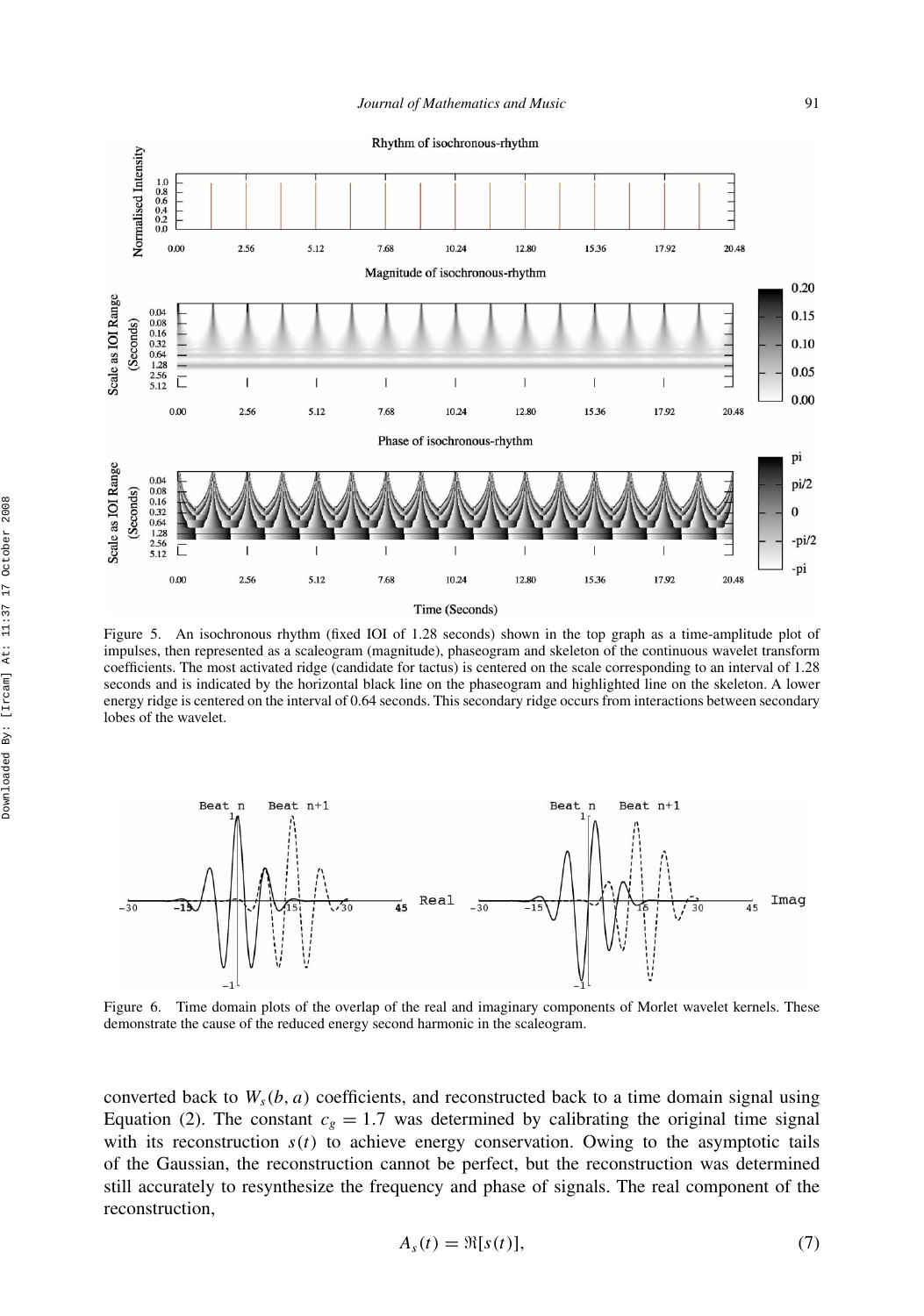92 *L.M. Smith and H. Honing*



Figure 7. Scaleogram and phaseogram plots of an analysis of the score time of the musical cliche [51]. The multiple periodicities implied by the event times appear as time–frequency ridges. The lowest frequency ridge that extends across the entire analysis window is indicated on the phaseogram by the black line and is visible as energy on the scaleogram.



Figure 8. Rhythmic impulse function, scaleogram and phaseogram of a performed version of 'Greensleeves'possessing expressive timing modulations from the notated rhythm. The varying amplitudes of each beat are indicated by the density of events at the highest scales on the scaleogram. The tactus of the rhythm (derived using the algorithm described in Section 3.3) is shown as a black line on the phaseogram.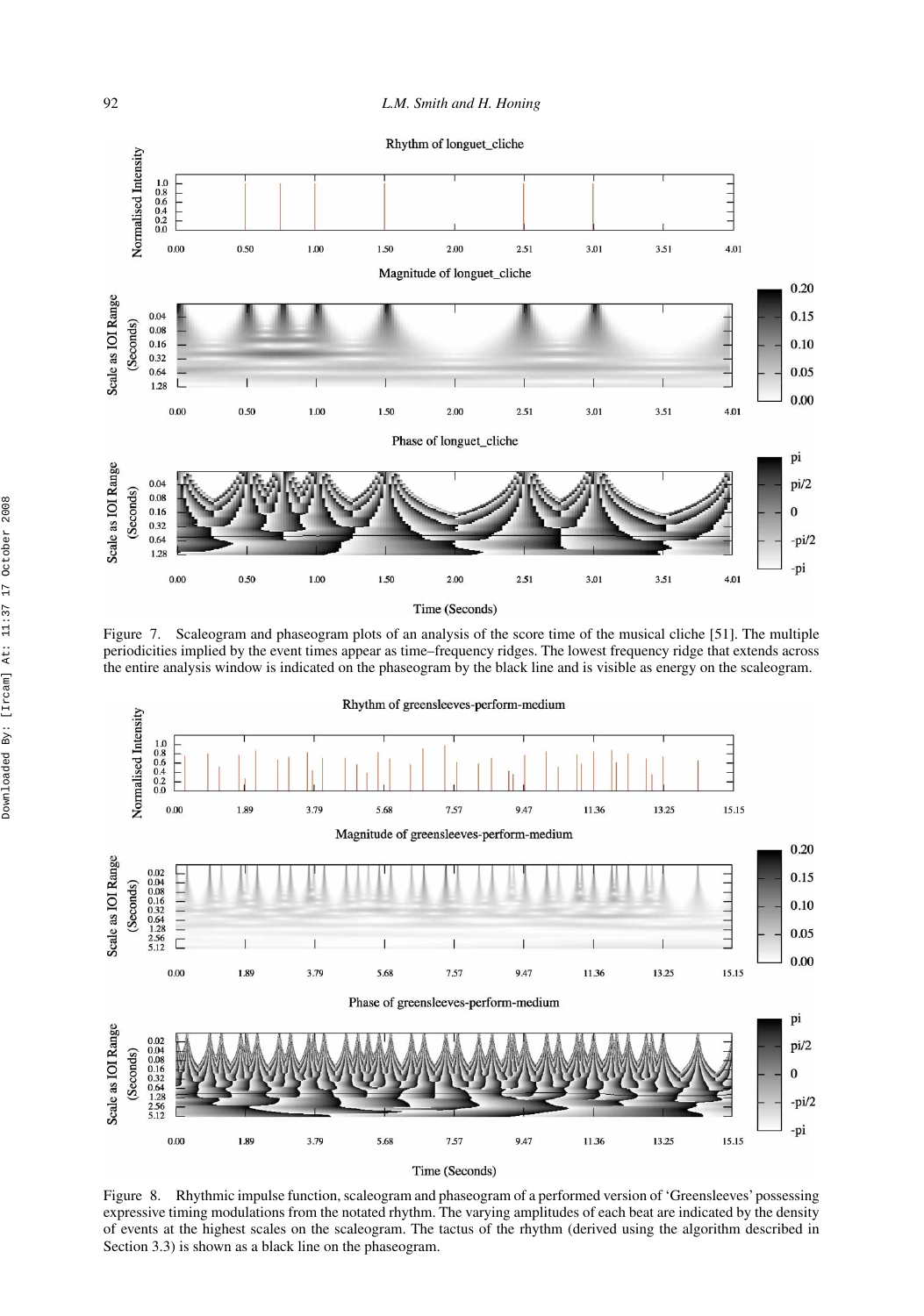reproduces the sinusoid, while  $\Im(s(t))$  reproduces its analytic counterpart, i.e. phase shifted by  $\pi/2$  radians. In addition, the phase of the reconstructed sinusoid can be easily obtained:

$$
\phi_s(t) = \arg(\Im[s(t)], \Re[s(t)]). \tag{8}
$$

While the peaks of the amplitude modulation (AM) (Equation 7) were verified to produce the correct beat track points for an isochronous tactus from the pulse (Figure 5), which aligned with the original rhythm, problems would arise with rhythms that were phase shifted from the occurrence of an anacrusis. Therefore the  $\phi_s(t)$  value was noted for *t* at the first onset time at which to begin tapping, and the remaining beat times were selected for each  $\phi_s(t)$  that matched that initial phase value. These beat times were then used to generate note event times with which to synthesize a beat track that could be mixed with the original rhythm.

This beat track is only synchronized to the original rhythm on one onset, all beats are computed relative to that first chosen onset. Unless human listeners have an existing memory of the rhythm, they will not begin clapping from the first beat, so a future research task is to identify the appropriate first tap beat for each rhythm. Currently, the onset time at which to begin tapping (selecting the phase of the beat track) is chosen to be the second beat for all rhythms.

#### **4. Rhythm examples**

#### **4.1.** *Isochronous rhythm*

The wavelet transform produces short-term, high-frequency basis functions for small values of the scaling parameter *a* and long-term, low-frequency versions for large values of *a*. Short wavelet basis functions isolate discontinuities in the time domain, while long basis functions analyse with high discrimination in the frequency domain.

An impulse is localized in time, but infinite in frequency content.A CWT of an impulse localizes the impulse's effect in the time domain at the higher-frequency scales (small values of *a*) and spreads the effect across longer finite time periods at lower scales. Owing to the non-causality of the Morlet wavelet, at each scale and translation of Equation (1) the impulse will be projected simultaneously forward and backward in time in the time–frequency plane, matching the support of the wavelet.

As detailed in [30,47,48] and [28, p. 279], a *singularity* such as an impulse will be marked by a localized increase in the modulus at high frequency scales, and by a constant phase across frequency scales, independent of the mother wavelet used. An analysis of an isochronous train of impulses with a bank of dilated Morlet wavelets is shown in Figure 5. The *x*-axis represents time in seconds. The *y*-axis is logarithmic, represented here by the time extent of each wavelet voice, again in seconds, with a scale resolution of  $v = 16$  voices per octave. This resolution is sufficient to capture changes in frequency matching expressive timing. For a scale matching 1.28 seconds, the difference in time extent of one voice is +56*/*−54 ms.

The scale with the highest modulus represents energy density, and corresponds to the frequency of the beat. This frequency is the reciprocal of the IOI, as indicated by the horizontal band at 1.28 seconds across the magnitude plot of Figure 5. The timing of the onset intervals between beats will be reflected by the energized scales. The relative energy levels of each scale are indicated in Figure 5. In addition to the most highly activated scale corresponding to an IOI of 1.28 seconds, there is a secondary lobe of half amplitude energy at the first harmonic of the beat rate (0.64 seconds). This is caused by coincidence of the half-amplitude second oscillations of the kernels in the time domain (see Figure 6, which plots Equation 4 for  $\omega_0 = 6.2$ ). The forward time projection of the *n*th beat will positively add with backward time projection of the  $(n + 1)$ th beat at the first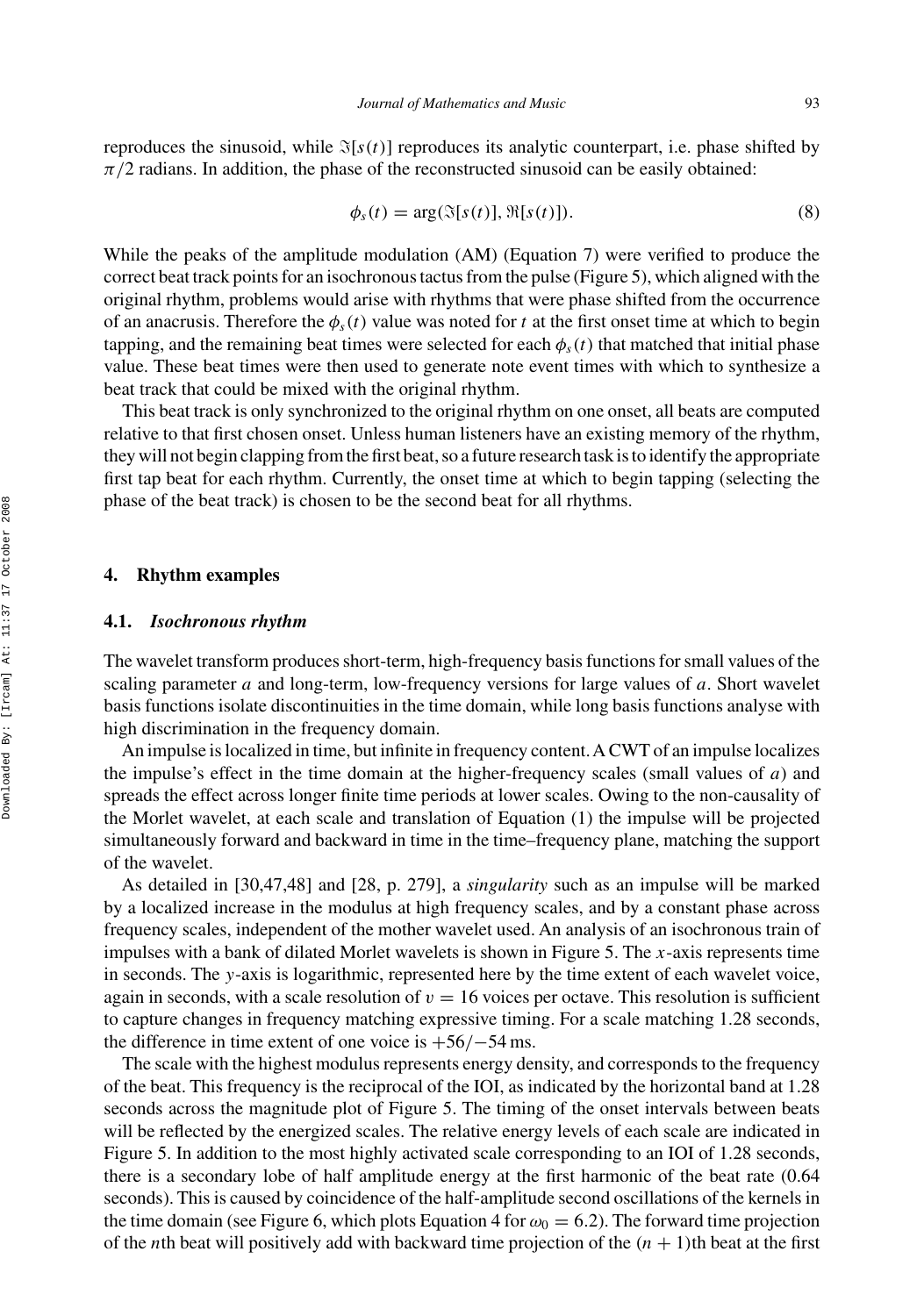and second oscillations of the kernel, producing energy at the first and second harmonic of the beat rate. These artifacts arise from the Morlet kernel and are dependent on the  $\omega_0$  value, more oscillations producing further low-energy harmonics. Therefore a very slight energy at the third harmonic corresponding to 0.426 seconds can be discerned in the magnitude plot and more so in the skeleton plot of Figure 5.

While artifactual in nature, these harmonics can be considered as representing a listener's lower propensity to perceive an isochronous rhythm as actually being at double the rate of the events. From another perspective, second and third harmonics from respective rhythms, at half and one third rates, will contribute to the total signal energy measured at a given rhythmic frequency. This effect occurs in the Morlet wavelet as a consequence of the nature of the Gaussian envelope of the Gabor kernel, which is modelling the Heisenberg inequality of time and frequency representation.

This implies that secondary preferences for doubling or, to a lesser extent, tripling a rhythm is inherent in this model of rhythm, rather than learned. Categorization of rhythmic ratios towards 2:1 in reproduction tasks [4,49,50] does indeed show that these ratios are privileged. Musical performance practice and other activities involving doubling a motor behaviour are easily accomplished by humans. That practice is reflected in the ubiquity of duple and triple representations in musical notation of rhythm. It is quite possible that this motor production optimization is matched by an inherent perceptual process favouring simple subdivisions of time.

#### **4.2.** *Non-isochronous rhythm*

The representation of a typical musical rhythm is shown in Figure 7. The resolution of the CWT makes the short-term frequencies of the rhythm apparent. Scales are reinforced from time intervals that overlap, and fade where onsets no longer contribute impulsive energy. This produces a set of simultaneous ridges in the scaleogram as the rhythm progresses across time, and creates different intersecting intervals. The most highly activated ridges are the ones that receive most reinforcing contributions from re-occurring intervals. The phase diagram illustrates the presence of periodicities at individual scales by the steady progression of phase (i.e. the spectrum) across time.

The impulse signal is padded with repetitions of the signal up to the next dyadic length to account for edge conditions so that the last interval is part of the analysed signal. Therefore the entire signal is analysed in the context of its being repeated. This does not compromise the time– frequency resolution of the CWT, since signals are not assumed to be periodic within the analysis window, as is the case for a Fourier representation. An alternative representation is to pad the analysed signal with silence on both ends. This has minimal impact on representations of onsets within the signal, but reduces the contribution of the first and last beats.

Further examples of analyses of rhythms are demonstrated in online Supplement 2.

#### **4.3.** *A performed rhythm: Greensleeves*

Figure 8 demonstrates the CWT applied to a performed version of a well-known rhythm example with multiple IOIs grouped in musically typical proportions. The rhythm timing is obtained from a performance played by tapping the rhythm on a single MIDI drum-pad. The scaleogram and phaseogram indicate the hierarchy of frequencies implied at each time point owing to the intervals between notes falling within each scaled kernel's support. Repeated rhythmic figures, such as the shortened semi-quaver (sixteenth note) followed by a crochet (quarter note), produces energy ridges starting at 1.74, 3.6, 9.07 and 10.91 seconds in the scaleogram. These and other timing characteristics produce temporal structure that is revealed in the lower-frequency scales. The phaseogram in Figure 8 indicates higher-frequency periodicities, and the enduring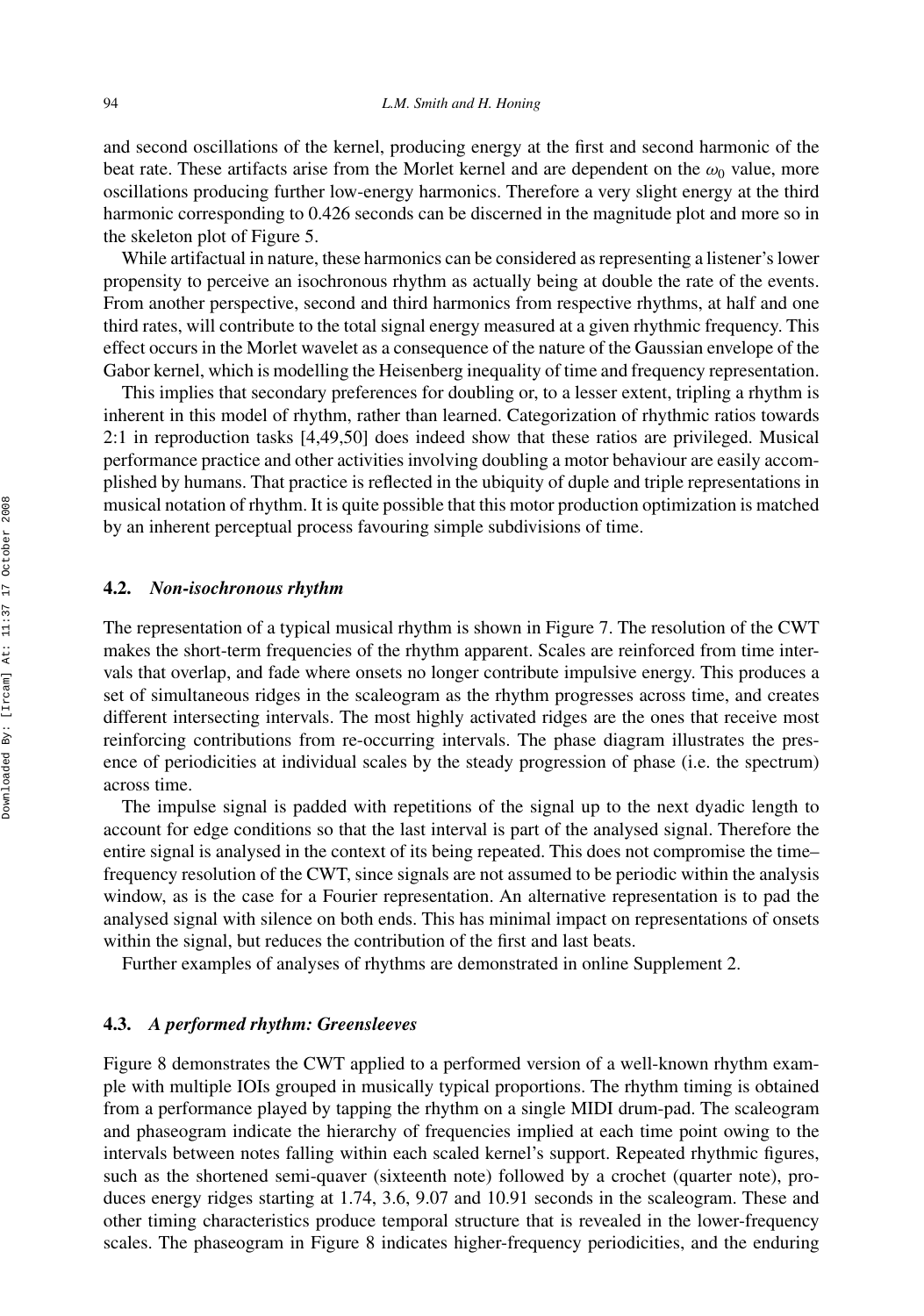

Figure 9. This diagram demonstrates beat tracking to the tactus of the performance of 'Greensleeves' analysed in Figure 8. The original time-points of the notes of the rhythm are shown, together with the reconstructed phase  $\phi_s(t)$  and the computed beat track determined from phase-locking to the second note, the nominated event to begin tapping to. In this diagram the computed beat track is artificially scaled to a value of 1.2, and the phase (0.0–1.0) to improve readability. Available in colour online.

lower-frequency periodicity with an IOI mostly around 0.91 seconds nominated as the tactus (see Section 3.3). The original rhythm, the computed beat track, and the reconstructed phase  $\phi_s(t)$  of Equation (8) are displayed in Figure 9.

## **5. Conclusion**

This paper proposes and demonstrates phase-preserving Morlet wavelets as a means of analysing musical rhythm by revealing the rhythmic strata implicit in a rhythmic signal. The transform represents the rhythmic effects generated by dynamic and temporal accents in establishing hierarchies of rhythmic frequencies. Such a hierarchical representation bears similarities with the metrical and grouping structure theory of Lerdahl and Jackendoff [8]. It does not require explicit generative rules to produce such an interpretation. Hence the proposed method examines the information contained within a musical rhythm before any perceptual or cognitive processing is performed. This method attempts to make explicit the structure inherent in a rhythm signal. It can be viewed as a formalization of rhythmic decomposition.

In addition, the preservation of energy, and therefore invertability of the CWT (Section 2.1), enables cognitive models to be built in the time–frequency domain, as an alternative to purely time domain models. This allows representations to be built that directly address the change over time that musical rhythm undergoes. The degree to which the time–frequency ridges produced by this model matches human cognition suggests the degree to which musical rhythm is an example of emergent cognition, arising from mechanisms that attune to features of environmental stimuli.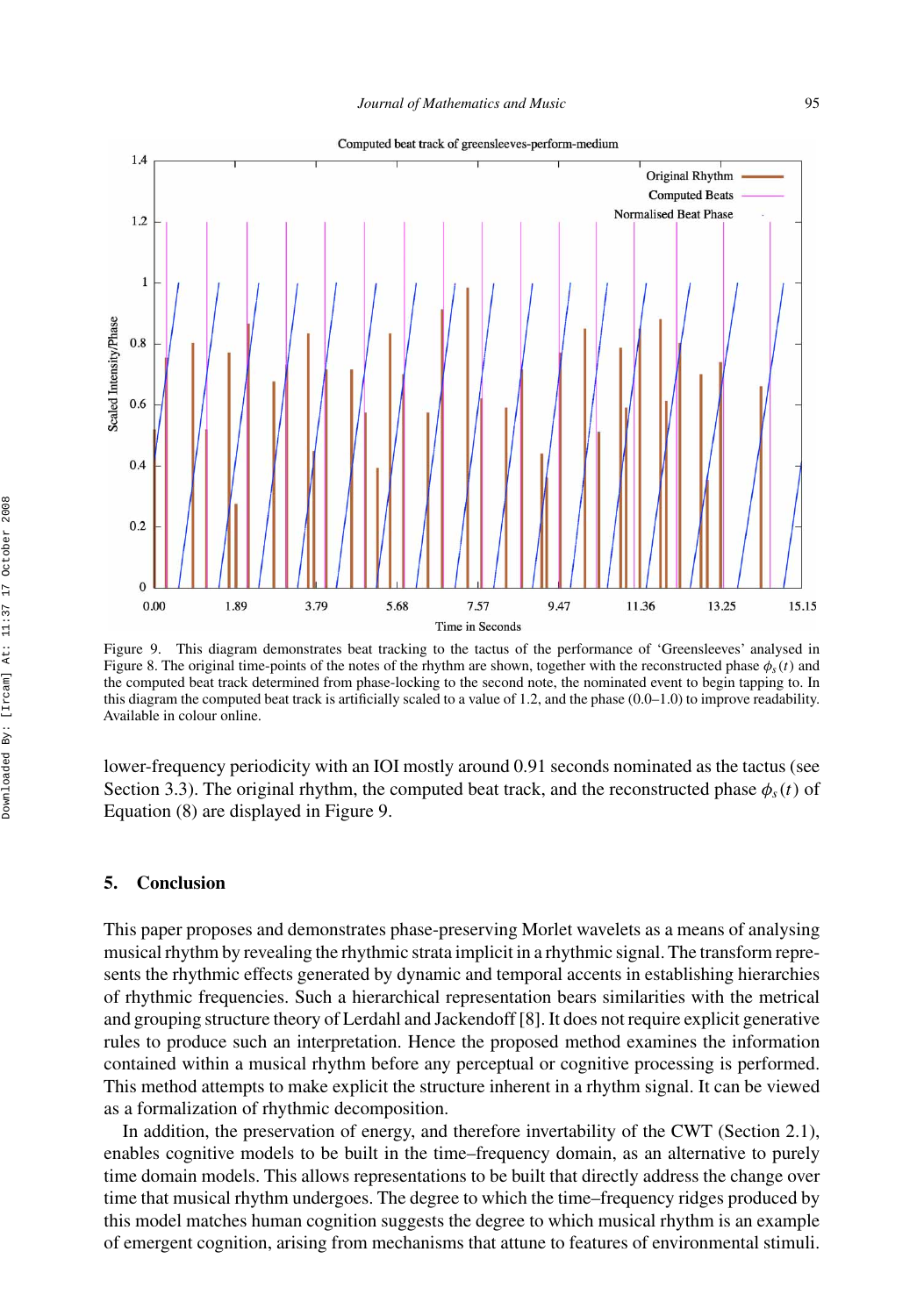Nevertheless, the system still has a number of limitations. The heuristic of choosing a tactus on the basis of the lowest frequency and longest time extent ridge is obviously simplistic. However, it does demonstrate that the CWT can identify the tactus as a time–frequency ridge. Work is currently underway to improve the tactus selection method to include sensitivity to phase and global tempo. Further work is also required to extend the tactus selection to one that is determined by exposure to a musical environment, and to verify this approach with a large test set that uses a wide range of musical rhythms. A systematic evaluation is currently underway to determine the limits of rhythmic signals that can be represented. Finally, the non-causal implementation of the method currently prevents a direct online application, and the frequency resolution used produces a relatively high computational burden.

Despite these current issues, we think the multiresolution analysis model contributes to an understanding of how much information can be obtained from the rhythmic signal itself, including both categorical (temporal structure) and continuous (expressive timing) information. Since it does not use additional 'top-down'modelling, it may serve as a baseline for cognitive models of rhythm perception.

#### **Acknowledgements**

This research was realized in the context of the EmCAP (Emergent Cognition through Active Perception) project funded by the European Commission (FP6-IST, contract 013123). Thanks go to Peter Kovesi, Robyn Owens, Olivia Ladinig, Bas de Haas and anonymous reviewers for comments on drafts of this paper.

#### **References**

- [1] P. Desain and H. Honing, *Final report NWO-PIONIER project "Music, Mind, Machine"*, X-2004-02, Institute for Logic, Language and Computation, Universiteit van Amsterdam, 2004.
- [2] E.W. Large and M.R. Jones, *The dynamics of attending: How people track time-varying events*, Psychol. Rev. 106 (1999), pp. 119–59.
- [3] H. Honing, *Structure and interpretation of rhythm and timing*, Tijdschr. V. Muziekth. (Dutch J. Music Theory) 7 (2002), pp. 227–32.
- [4] P. Fraisse, *Rhythm and tempo*, in *The Psychology of Music*, D. Deutsch, ed., 1st ed., Academic Press, New York, 1982, pp. 149–80.
- [5] E.F. Clarke, *Rhythm and timing in music*, in *The Psychology of Music*, D. Deutsch, ed., 2nd ed., Academic Press, San Diego, CA, 1999, chap. 13, pp. 473–500.
- [6] J. London, *Rhythm*, in *The New Grove Dictionary of Music and Musicians*, S. Sadie and J. Tyrrell, eds., 2nd ed., Macmillan, London, UK, 2001, pp. 277–308.
- [7] M. Yeston, *The Stratification of Musical Rhythm*, Yale University Press, New Haven, CT, 1976, 155pp.
- [8] F. Lerdahl and R. Jackendoff, *A Generative Theory of Tonal Music*, MIT Press, Cambridge, MA, 1983, 368pp.
- [9] M.R. Jones and M. Boltz, *Dynamic attending and responses to time*, Psychol. Rev. 96 (1989), pp. 459–491.
- [10] P. Desain and H. Honing, *Computational Models of Beat Induction: The Rule-Based Approach*, J. New Music Res. 28 (1999), pp. 29–42.
- [11] P. Desain and H. Honing, *Modeling the effect of meter in rhythmic categorization: Preliminary results*, Japan. J. Music Percept. & Cogn. 7 (2001), pp. 145–156.
- [12] F. Gouyon and S. Dixon, *A review of automatic rhythm description systems*, Comput. Music J. 29 (2005), pp. 34–54.
- [13] E.F. Clarke, *Levels of structure in the organization of musical time*, Contemp. Music Rev. 2 (1987), pp. 211–238.
- [14] N.P. Todd, *The auditory "Primal Sketch": A multiscale model of rhythmic grouping*, J. New Music Res. 23 (1994), pp. 25–70.
- [15] E.D. Scheirer, *Tempo and beat analysis of acoustic musical signals*, J.Acoust. Soc.America 103 (1998), pp. 588–601.
- [16] L.M. Smith, *Modelling rhythm perception by continuous time–frequency analysis*, in *Proceedings of the International Computer Music Conference*, 1996, pp. 392–395.
- [17] L.M. Smith and P. Kovesi, *A continuous time–frequency approach to representing rhythmic strata*, in *Proceedings of the Fourth International Conference on Music Perception and Cognition*, August, Montreal, Quebec, 1996, pp. 197–202.
- [18] L.M. Smith, *A multiresolution time–frequency analysis and interpretation of musical rhythm*, Department of Computer Science, University of Western Australia, 1999.
- [19] O. Rioul and M. Vetterli, *Wavelets and signal processing*, IEEE Signal Process. Mag. 8 (1991), pp. 14–38.
- [20] I. Daubechies, *Ten lectures on wavelets*, Society for Industrial and Applied Mathematics, Philadelphia, PA, 1992, 357pp.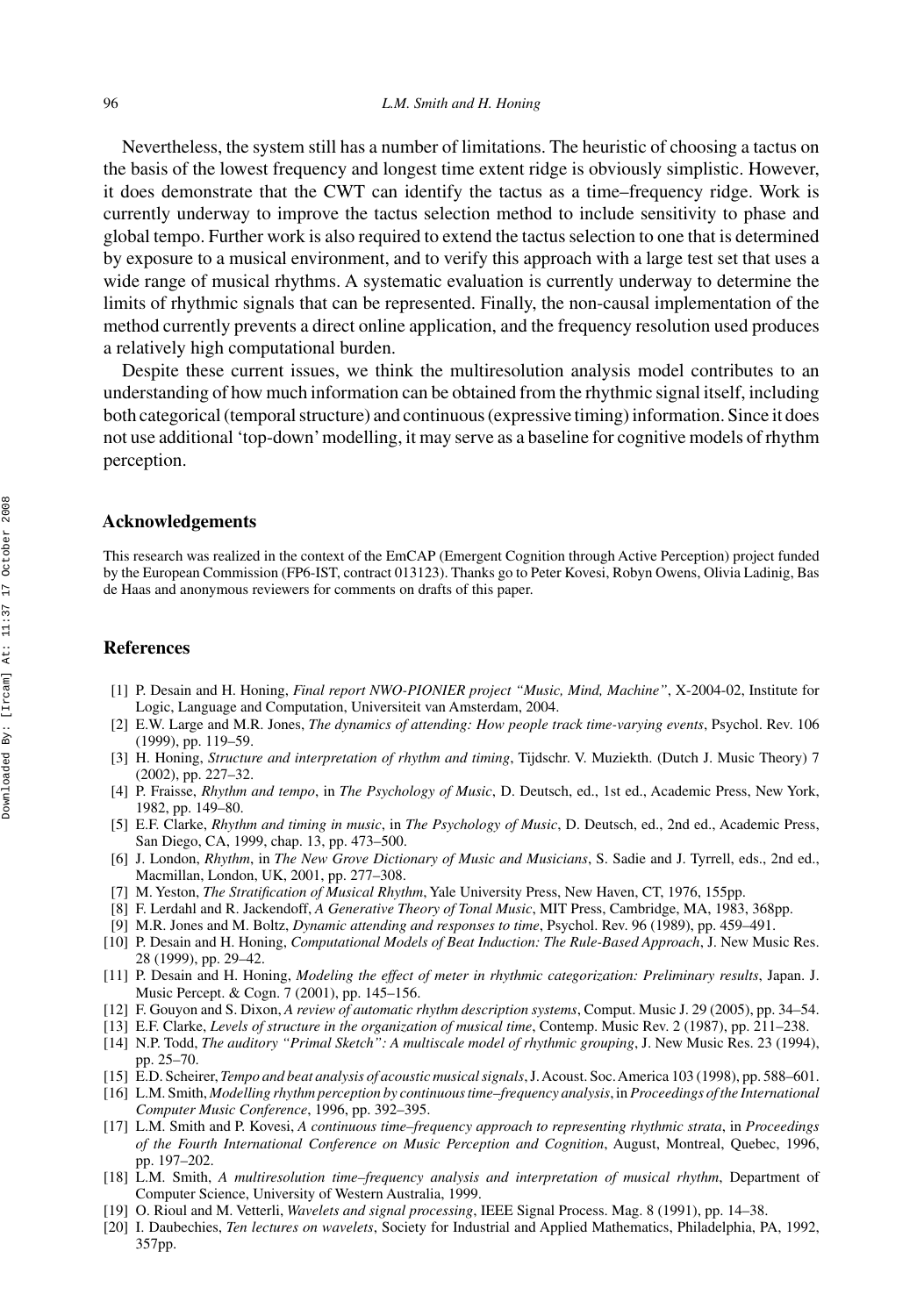- [21] A. Grossmann and J. Morlet, *Decomposition of Hardy functions into square integrable wavelets of constant shape*, SIAM J. Math. Anal. 15 (1984), pp. 723–736.
- [22] S. Mallat, *A Wavelet Tour of Signal Processing*, Academic Press, New York, 1998, 577pp.
- [23] R. Kronland-Martinet and A. Grossmann, *Application of time–frequency and time-scale methods (wavelet transforms) to the analysis, synthesis, and transformation of natural sounds*, in *Representations of Musical Signals*, G.D. Poli, A. Piccialli and C. Roads, eds., MIT Press, Cambridge, MA, 1991, pp. 45–85.
- [24] M. Holschneider, *Wavelets: An Analysis Tool*, Clarendon Press, Oxford, 1995, 423pp.
- [25] M. Vetterli and C. Herley, *Wavelets and filter banks: Theory and design*, IEEE Trans. Signal Process. 40 (1992), pp. 2207–2232.
- [26] B. Boashash, *Time–frequency signal analysis*, in *Advances in Spectrum Analysis and Array Processing*, S. Haykin, ed., Prentice-Hall, Englewood Cliffs, NJ, 1990, pp. 418–517.
- [27] D. Gabor, *Theory of communication*, IEE Proc. 93 (1946), pp. 429–457.
- [28] R. Kronland-Martinet, J. Morlet, and A. Grossmann, *Analysis of sound patterns through wavelet transforms*, Int. J. Pattern Recog. & AI 1 (1987), pp. 273–302.
- [29] R. Kronland-Martinet, *The wavelet transform for analysis, synthesis and processing of speech and music sounds*, Comput. Music J. 12 (1988), pp. 11–20 (Sound examples on soundsheet with Vol. 13, No. 1, 1989).
- [30] A. Grossmann, R. Kronland-Martinet, and J. Morlet, *Reading and understanding continuous wavelet transforms*, in *Wavelets*, J. Combes, A. Grossmann and P. Tchamitchian, eds., Springer-Verlag, Berlin, 1989, pp. 2–20.
- [31] P. Tchamitchian and B. Torrésani, *Ridge and skeleton extraction from the wavelet transform*, in *Wavelets and Their Applications*, M.B. Ruskai, ed., Jones and Bartlett, Boston, MA, 1992, pp. 123–151.
- [32] N. Delprat, B. Escudié, P. Guillemain, R. Kronland-Martinet, P. Tchamitchian, and B. Torrésani, *Asymptotic wavelet and Gabor analysis: Extraction of instantaneous frequencies*, IEEE Trans. Inf. Theory 38 (1992), pp. 644–664.
- [33] P. Guillemain and R. Kronland-Martinet, *Characterization of acoustic signals through continuous linear time– frequency representations*, Proc. IEEE 84 (1996), pp. 561–585.
- [34] J.G. Proakis and D.G. Manolakis, *Digital Signal Processing: Principles, Algorithms and Applications*, 2nd ed., Macmillan, New York, 1992, 969pp.
- [35] T. Kohonen, *Emergence of invariant feature detectors in self-organization*, in *Computational Intelligence: A Dynamic System Perspective*, M. Palaniswami,Y.Attikiouzel, R.J. Marks II, D. Fogel and T. Fukuda, eds., IEEE Press, New York, 1995, pp. 17–31.
- [36] H. Honing and O. Ladinig, *The Effect of Exposure and Expertise on Timing Judgments: Preliminary Results*, M. Baroni, A.R. Addessi, R. Caterina and M. Costa, eds., Bologna, Italy, 2006, pp. 80–85.
- [37] M.R. Jones, *Attentional rhythmicity in human perception*, in *Rhythm in Psychological, Linguistic, and Musical Processes*, J.R. Evans and M. Clynes, eds., Charles Thomas, Springfield, IL, 1986, chap. 2, pp. 13–40.
- [38] R. Parncutt, *A perceptual model of pulse salience and metrical accent in musical rhythms*, Music Percept. 11 (1994), pp. 409–464.
- [39] D. Huron, *Sweet Anticipation: Music and the Psychology of Expectation*, MIT Press, Cambridge, MA, 2006.
- [40] D.W. Massaro, *Preperceptual images, processing time, and perceptual units in auditory perception*, Psychol. Rev. 79 (1972), pp. 124–145.
- [41] A.S. Bregman, *Auditory Scene Analysis*, MIT Press, Cambridge, MA, 1990, 773pp.
- [42] J.J. Bharucha, *Tonality and expectation*, in *Musical Perceptions*, R. Aiello and J. Sloboda, eds., Oxford University Press, Oxford, 1994, pp. 213–239.
- [43] P.E. Allen and R.B. Dannenberg, *Tracking musical beats in real time*, in *Proceedings of the International Computer Music Conference*, 1990, pp. 140–143.
- [44] D.F. Rosenthal, *Machine rhythm: Computer emulation of human rhythm perception*, MIT Media Lab, Cambridge, MA, 1992.
- [45] M. Goto and Y. Muraoka, *Music understanding at the beat level—real-time beat tracking for audio signals*, in *IJCAI-95 Workshop on Computational Auditory Scene Analysis*, 1995, pp. 68–75.
- [46] N.P.M. Todd, D.J. O'Boyle, and C.S. Lee, *A sensory–motor theory of rhythm, time perception and beat induction*, J. New Music Res. 28 (1999), pp. 5–28.
- [47] A. Grossmann, M. Holschneider, R. Kronland-Martinet, and J. Morlet, *Detection of abrupt changes in sound signals with the help of wavelet transforms*, in *Inverse Problems: An Interdisciplinary Study; Advances in Electronics and Electron Physics*, P.C. Sabatier, ed., Academic Press, New York, 1987, pp. 289–306.
- [48] L. Solbach, R. Wöhrmann, and J. Kliewer, *The complex-valued continuous wavelet transform as a preprocessor for auditory scene analysis*, in *Working Notes of the Workshop on Computational Auditory Scene Analysis at the International Joint Conference on Artificial Intelligence*, August, Montreal, Quebec, 1995.
- [49] S. Handel, *Listening: An Introduction to the Perception of Auditory Events*, MIT Press, Cambridge, MA, 1989, 597pp.
- [50] D.J. Povel, *Internal representation of simple temporal patterns*, J. Exp. Psychol. Human Percept. & Perform. 7 (1981), pp. 3–18.
- [51] H. Christopher Longuet-Higgins, *The perception of music*, Proceedings of the Royal Society of London 205 (1979), pp. 307–322.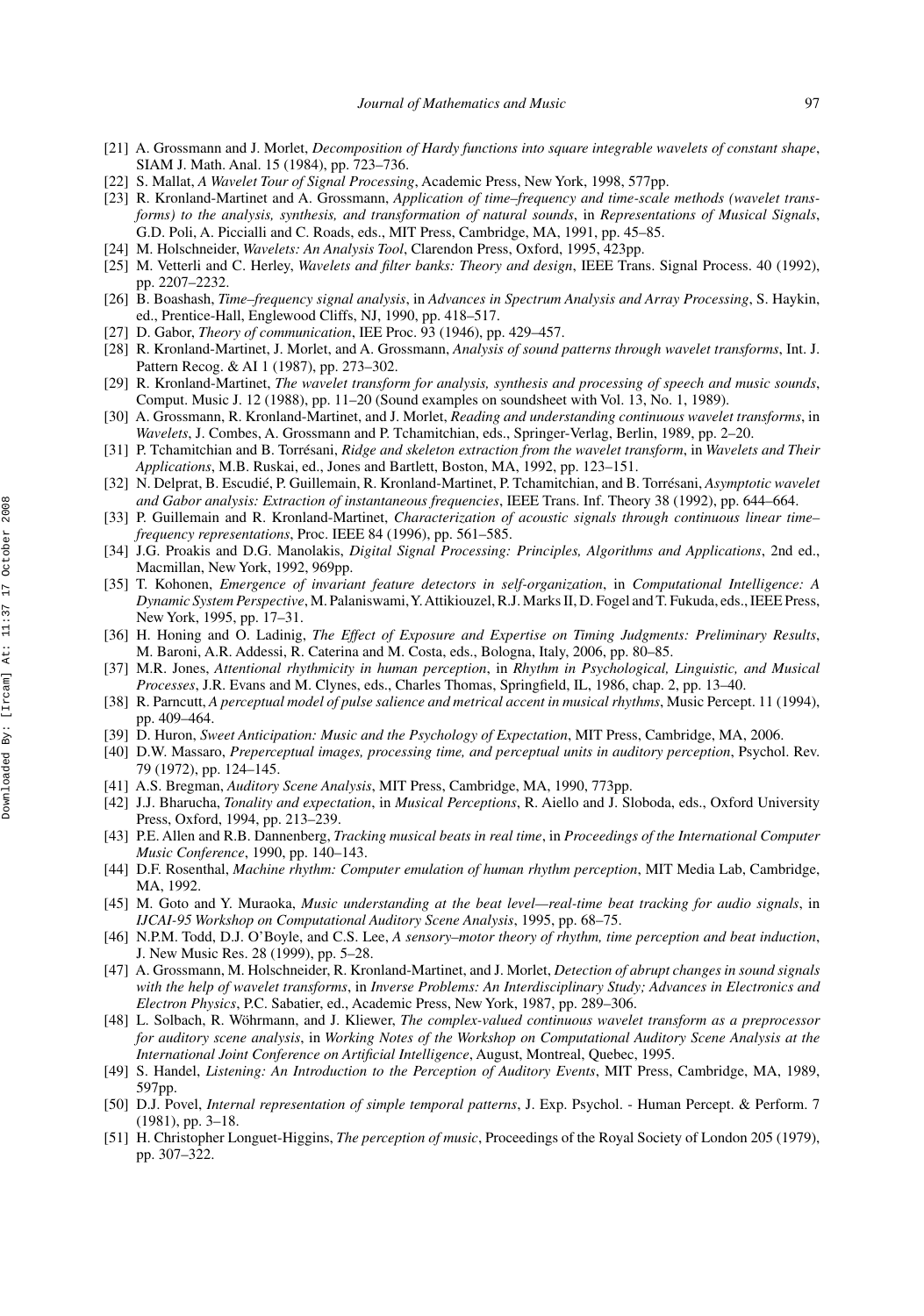*Journal of Mathematics and Music* Vol. 2, No. 2, July 2008, 1–4



Taylor & Francis Taylor & Francis Group

## **Time–frequency representation of musical rhythm by continuous wavelets**

Leigh M. Smith\* and Henkjan Honing

*Music Cognition Group/ILLC, Universiteit van Amsterdam, Plantage Muidergracht 24, 1018TV, The Netherlands*

#### **1. Previous work in rhythm representation**

Considerable research has been directed at designing models of both pulse induction and at tracking processes, towards the final goal of producing useful and robust models of musical time. Existing models have used various approaches including grammars [1,2], expectancy [3], statistics [4,5], Minskyian agents [6], oscillator entrainment [7,8] and other self-organising connectionist systems [9–11]. A recent review of rhythm description systems is provided by Gouyon and Dixon [12]. Common problems confronted and addressed in a diverse manner by these approaches are the representation of temporal context, order and hierarchy, and the role of expressive timing and tempo within the existing rhythmic structure.

Since musical rhythm can be induced from clicks alone, a rhythmic function for analysis is created by representing the time of each onset as a unit impulse function. The rhythm function for a piece of music is therefore a train of impulses with intervals matching the IOI between onsets. A pulse-train function can be seen to be a minimal or *critical* sampling of the auditory amplitude envelope at the lowest sampling frequency which still accurately represents the rhythm function. This yields one sample at the point in time at which each musical event becomes audible to the listener. This is an onset-based representation of rhythm, and is typically recovered by a detection algorithm operating on the energy of the acoustic signal,  $|y|^2$ . This is effectively a rectification of the audio signal in order to deconvolve the amplitude envelope from the auditory carrier signal [13,14].Alternatively the onset times are obtained by transducing a musicians actions on a sensing instrument (e.g., MIDI). This is distinguished by Gouyon and Dixon [12] from a time domain frame-based system which aims to determine the rhythmic signal directly from the auditory signal. However, in practice, systems directly processing the audio signal must rectify it in order to deconvolve the rhythm before further processing.

The explicit treatment of a rhythm as a signal, applicable to digital signal processing methods, has only recently become widely adopted as a computational approach to rhythm perception. Notable early examples have been the use of autocorrelation methods by Desain and de Vos [15] and Brown [16] to detect periodicities in MIDI data and audio recordings, respectively. Goto

ISSN 1745-9737 print*/*ISSN 1745-9745 online © 2008 Taylor & Francis DOI: 10.1080*/*17459730802305336 http:*//*www.informaworld.com

<sup>\*</sup>Corresponding author. Email: lsmith@science.uva.nl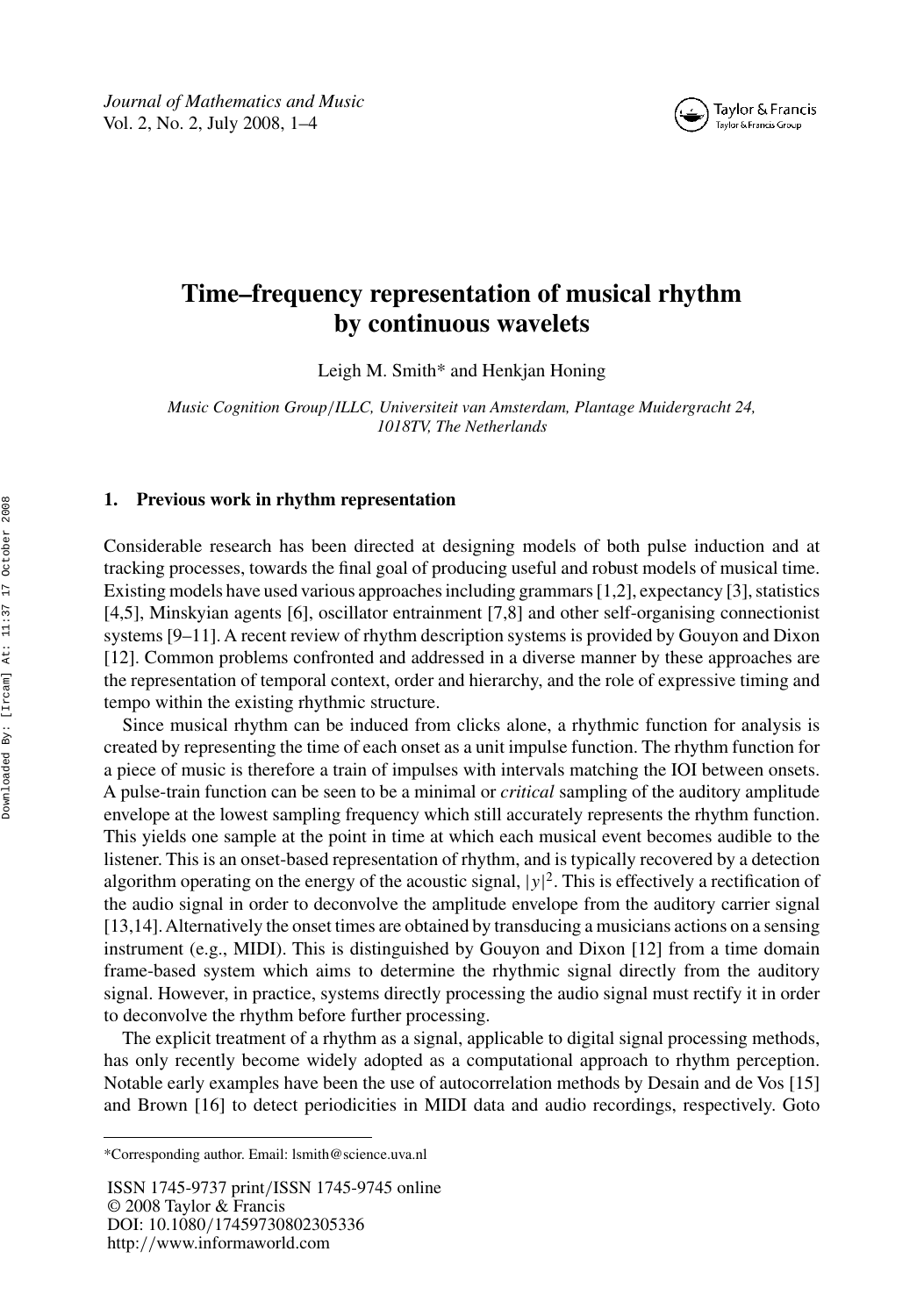and Muraoka [17] developed a beat tracking system capable of processing musical audio in real time. Their system manages multiple hypotheses created by beat prediction agents. These agents track "onset time finders" which operate on spectral energy representations. The frequency and sensitivity parameters of the onset time finders are tuned by the agents. Domain knowledge is used to pattern match against characteristic spectral features (snare and bass drums) and typical popular music rhythms (strong-weak-strong-weak repetition). Beat intervals are determined by interval histograms weighted by reliability of tracking estimates. As the authors admit, the system makes strong assumptions on the music to be tracked, such as popular songs in  $\frac{4}{4}$  and constrained tempo range and variability.

Formalising the dynamic attending model of Jones and Boltz [18], Jones and Large [8] have developed a model based on coupled self-oscillating "attending rhythms" that entrain to external (performed) rhythms. Phase and period (frequency) coupling of the attending rhythm to the external rhythm enable variations in the timing of the external rhythm to be tracked. Internal coupling between oscillators is designed to pull pairs into a 2:1 phase-locked relationship. The model relies on an attentional focus period during each attentional rhythm's oscillation that creates a period of enhanced responsiveness ("attentional targetting" or a "temporal responsive field" [19, p. 80]) to strengthen the coupling. The period of focus narrows with repetition, responding to onsets which are expected to fall within this attended period. Conversely, onsets which fall at half periods (twice the rate) lie outside the attentional focus. Hence, the model is insensitive to change at these points in time [19]. In the model described in this article, to begin to track an external rhythm which then changes to double time, a new oscillator must begin tracking, starting from a wide attentional focus, or the currently attending rhythm must adapt to this new double rate rhythm. The dynamics of each oscillator form a time and frequency varying filter which can adapt to timing variations from the musical rhythm.

Scheirer [14] demonstrated that the sum of the amplitude envelopes of a bank of subbands is sufficient to induce a rhythmic percept that matches the original musical signal. His model uses a six band filter bank to attempt to separate polyphonic input by frequency bin. This assumes that any polyphony occurring within that frequency band will not be rhythmicly contradictory (i.e., play in polyrhythm). The band-pass "envelope channel" output is rectified, smoothed, differentiated and then half-wave rectified in order to sharpen the amplitude envelope of the sub-band to an approximation of an onset signal. This produces impulsive energy to a causal resonant comb filter bank which resonates at the periodicity of the sub-band. The comb filters only resonate with onsets at periods matching their delay times; a sufficient number of resonators is required to track tempo deviations in real time. Therefore, Scheirer's tests must be applied to music that exhibits a "strong beat".

In a similar fashion, Sethares and Staley [14] used a signal decomposition method that extracts strictly periodic components from the RMS energy of audio sub-bands. They select basis elements according to several different criteria, including the best correlation of the elements to the subband signal. As the authors note, "When the tempo of the performance is unsteady, the periodicity methods fail, highlighting the methods' reliance on a steady underlying pulse" [20, p. 152]. Such "unsteady" tempo includes musically essential gestures such as ritardando and accelerando; so, this approach and Scheirer's seems to be limited in their applicability for music that exhibits such expressive timing.

Klapuri et al. [21] generalises the preprocessing of the audio signal of Scheirer [14] and Goto and Muraoka [17] to produce many sub-bands which are then summed to a subset of four channels, termed "accent signals". These accent signals are then subject to periodicity detection. This is performed by a bank of comb filter resonators (matching Scheirer's) whose output are summed to a single measure of current periodicities. Three hidden Markov models form a probabilistic model to estimate the periods and phases of the tactus, bar, and shortest rhythmic interval ("tatum") from the summed and individual resonator energies, respectively. While described probabilistically,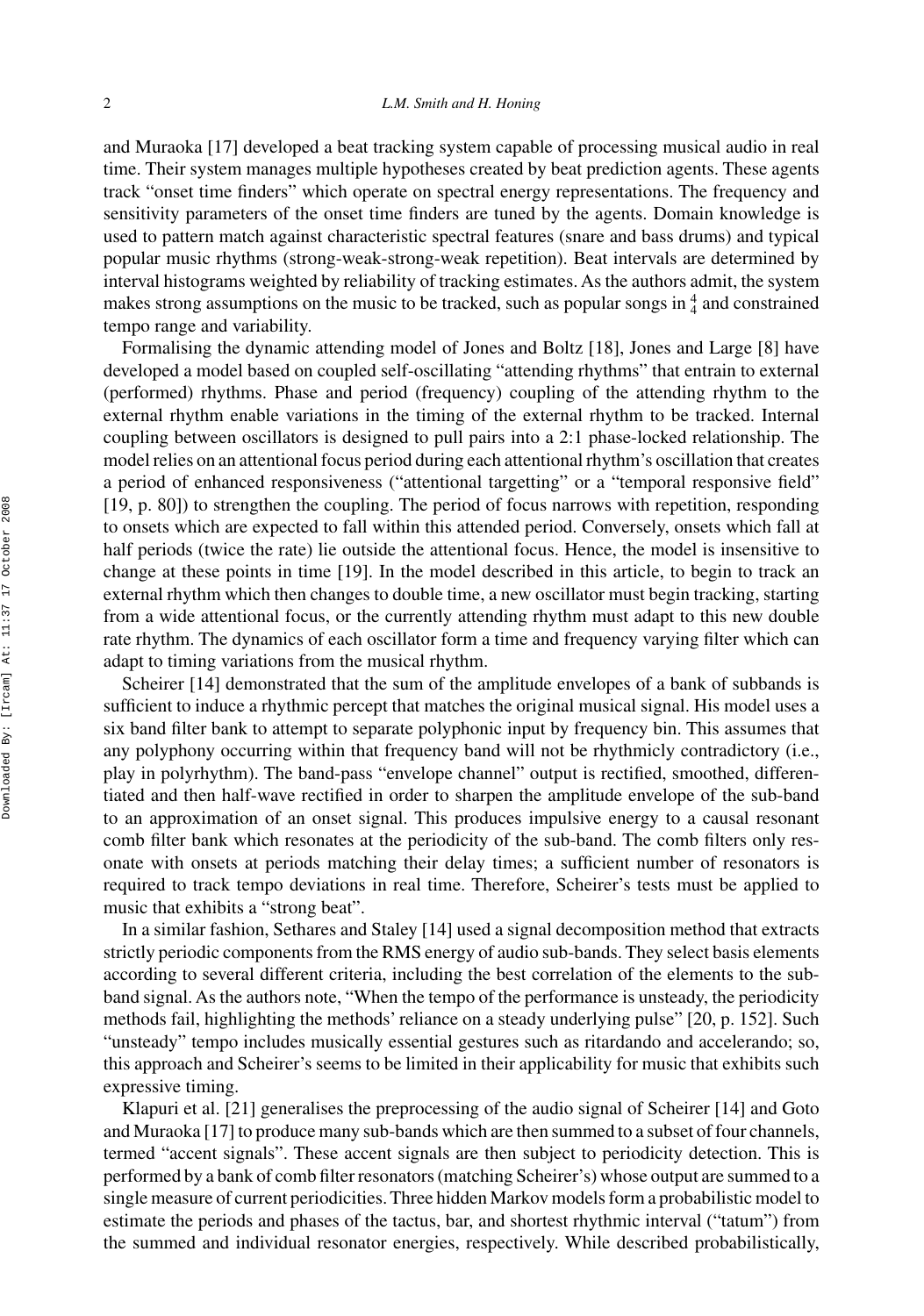the periods and phase probabilities are not determined by training, they are derived from features chosen by hand, estimated to have a proportional influence. Phase of the bar is chosen by pattern matching against two expected energy time profiles derived by inspection. Using such an approach outperforms two reference systems, Scheirer [14] and Dixon [22], although pieces which exhibit substantial expressive timing were not tested.

Modelling tempo tracking as a stochastic dynamical system, Cemgil et al. [23] represent tempo as a hidden state variable estimated by Kalman filtering. They model tempo as a strict periodicity with an additional noise term that describes expressive timing as a Gaussian distribution. The Kalman filter uses a multiscale representation of a real performance, the "tempogram". This is used to provide a Bayesian estimation of the likelihood of a local tempo given a small set of onsets. The tempogram is calculated by convolving onset impulses with a Gaussian function, which is then decomposed onto multiscale basis functions. These bases are similar to Scheirer's comb filters, forming a local constant tempo that is used to match against the incoming rhythm. By considering rhythm as locally constant, and timing deviations as noise, the system does not take advantage of the underlying structure of a performer's expressive timing.

Todd [13] applied banks of Mexican hat filters, analogous to the primal sketch theory of human vision [24], towards an auditory primal sketch of rhythm. This produces a "rhythmogram" representation of an audio signal. A recent publication by Todd [25] postulates a rhythm perception model based in the auditory periphery and controlling directly the musculoskeletal system. While such a neurobiologically inspired model may be plausible, it is difficult to measure the contribution of each component of the model against a base-line. For example, the performance of a model may be due to its accurate representation of neurobiology, or alternatively mostly due to the behaviour of the signal processing systems incorporated therein. A model that attempts to relate directly to components of the human auditory periphery may not provide the simplest explanation for the output, making verification difficult. Given the massive connectionism present in neurobiology, a model may not reflect neurological architecture in a sufficient manner to produce accurate results, or be simply too computationally expensive to test thoroughly.

The use of the continuous wavelet transform as a means of analysing rhythms consisting of an impulse train of onsets was originally reported in Smith [26] and Smith and Kovesi [27]. The output of the transform is similar to Todd's rhythmogram, but more detailed. The representation reveals a hierarchy of rhythmic strata and the time of events by using a wavelet that has the best combined frequency and time resolution. Such bottom-up data-oriented approaches, including the multiresolution method described in this paper, do not fully account for human rhythm cognition. Rhythm perception is additionally influenced in a top-down manner by the listener's memory, developed by a combination of explicit training and learning through exposure. A goal of this paper is to clarify the information which is inherent (i.e., retrievable) in the temporal structure of a musical rhythm. This aims to establish a base-line measure to evaluate the contribution of different models of musical time before considering the effect of top-down processing. In short, the intention of this paper is to demonstrate how much structure can be retrieved from a sparse impulse representation of a rhythmic signal.

#### **Acknowledgements**

This research was realized in the context of the EmCAP (Emergent Cognition through Active Perception) project funded by the European Commission (FP6-IST, contract 013123). Thanks go to Peter Kovesi, Robyn Owens, Olivia Ladinig, Bas de Haas and anonymous reviewers for comments on drafts of this paper.

#### **References**

[1] H.C. Longuet-Higgins and C.S. Lee, *The perception of musical rhythms*, Perception 11 (1982), pp. 115–28.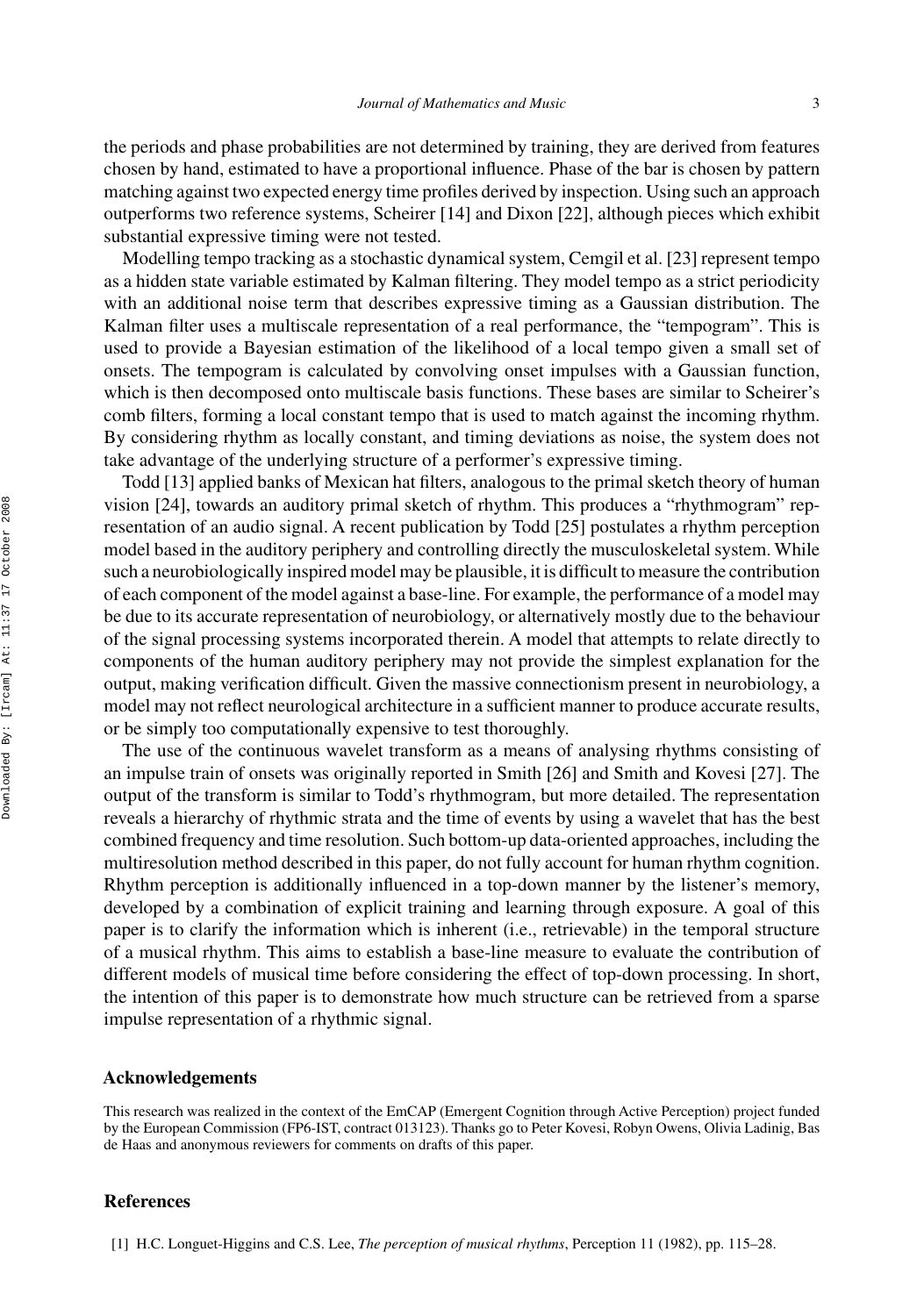- [2] D.F. Rosenthal, *Machine Rhythm: Computer Emulation of Human Rhythm Perception*. PhD thesis, MIT Media Lab, Cambridge, Mass, 1992.
- [3] P. Desain, *A (De)Composable theory of rhythm perception*, Music Percept. 9(4) (1992), pp. 439–54.
- [4] C. Palmer, and C.L. Krumhansl, *Mental representations for musical meter*, J. Exp. Psychol. Human Percept. Perform. 16(4) (1990), pp. 728–41.
- [5] R. Parncutt, *A Model of Beat Induction Accounting for Perceptual Ambiguity by Continuously Variable Parameters*, in *Proceedings of the Proceedings of the International Computer Music Conference*, 1994, pp. 83–4.
- [6] J. Chung, An Agency for the Perception of Musical Beats, or, If I Only Had a Foot*...* MIT media laboratory report, Massachusetts Institute of Technology, 1989.
- [7] E.W. Large and J.F. Kolen, *Resonance and the perception of musical meter*, Conn. Sci. 6(2+3) (1994), pp. 177–208.
- [8] E.W. Large and M.R. Jones, *The dynamics of attending: How people track time-varying events*, Psycho. Rev. 106(1) (1999), pp. 119–59.
- [9] P. Desain and H. Honing, *The quantization of musical time: A connectionist approach*, Comput. Music J. 13(3) (1989), pp. 56–66.
- [10] S.C. Roberts and M. Greenhough, Rhythmic Pattern Processing Using A Self-Organising Neural Network. In: *Proceedings of the Proceedings of the International Computer Music Conference*, 1995, pp. 412–9.
- [11] M.P. Page, *Modelling the perception of musical sequences with self-organizing neural networks*, Conn. Sci. 6(2+3) (1994), pp. 223–46.
- [12] F. Gouyon and S. Dixon,*A review of automatic rhythm description systems*, Comput. Music J. 29(1) (2005), pp. 34–54.
- [13] N.P. Todd, *The auditory "Primal Sketch": A multiscale model of rhythmic grouping*, J. New Music Res. 23(1) (1994), pp. 25–70.
- [14] E.D. Scheirer,*Tempo and beat analysis of acoustic musical signals*, J.Acoustic. Soc.Am. 103(1) (1998), pp. 588–601.
- [15] P. Desain and S. de Vos, Autocorrelation and the Study of Musical Expression, in *Proceedings of the Proceedings of the International Computer Music Conference*, 1990, pp. 357–360.
- [16] J.C. Brown, *Determination of the meter of musical scores by autocorrelation*, J. Acoustic. Soc. Am. 94(4) (1993), pp. 1953–7.
- [17] M. Goto, and Y. Muraoka, Music Understanding At The Beat Level Real-time Beat Tracking For Audio Signals, in *Proceedings of the IJCAI-95 Workshop on Computational Auditory Scene Analysis*, 1995, pp. 68–75.
- [18] M.R. Jones and M. Boltz, *Dynamic attending and responses to time*, Psychol. Rev. 96(3) (1989), pp. 459–91.
- [19] H. Honing, *Is there a perception-based alternative to kinematic models of tempo rubato?* Music Percep. 23(1) (2005), pp. 79–85.
- [20] W.A. Sethares and T.W. Staley, *Meter and periodicity in musical performance*, J. New Music Res. 30(2) (2001), pp. 149–58.
- [21] A.P. Klapuri, A.J. Eronen, and J.T. Astola, *Analysis of the meter of acoustic musical signals*, IEEE Trans. Audio, Speech Lang. Process. 14(1) (2006), pp. 342–55.
- [22] S. Dixon, *Automatic extraction of tempo and beat from expressive performances*, J. New Music Res. 30(1) (2001), pp. 39–58.
- [23] A.T. Cemgil, B. Kappen, P. Desain, and H. Honing, *On tempo tracking: Tempogram representation and kalman filtering*, J. New Music Res. 29(4) (2000), pp. 259–73.
- [24] D. Marr, and E. Hildreth, *Theory of edge detection*, Proc. R. Soc. Lond. B 207 (1980), pp. 187–217.
- [25] N.P.M. Todd, D.J. O'Boyle, and C.S. Lee, *A sensory-motor theory of rhythm, time perception and beat induction*, J. New Music Res. 28(1) (1999), pp. 5–28.
- [26] L.M. Smith, Modelling Rhythm Perception by Continuous Time-Frequency Analysis, in *Proceedings of the Proceedings of the International Computer Music Conference*, 1996, pp. 392–5.
- [27] Smith, L.M. and Kovesi, P., 1996, A Continuous Time-Frequency Approach To Representing Rhythmic Strata, in *Proceedings of the Proceedings of the Fourth International Conference on Music Perception and Cognition*, August, Montreal, Quebec, pp. 197–202.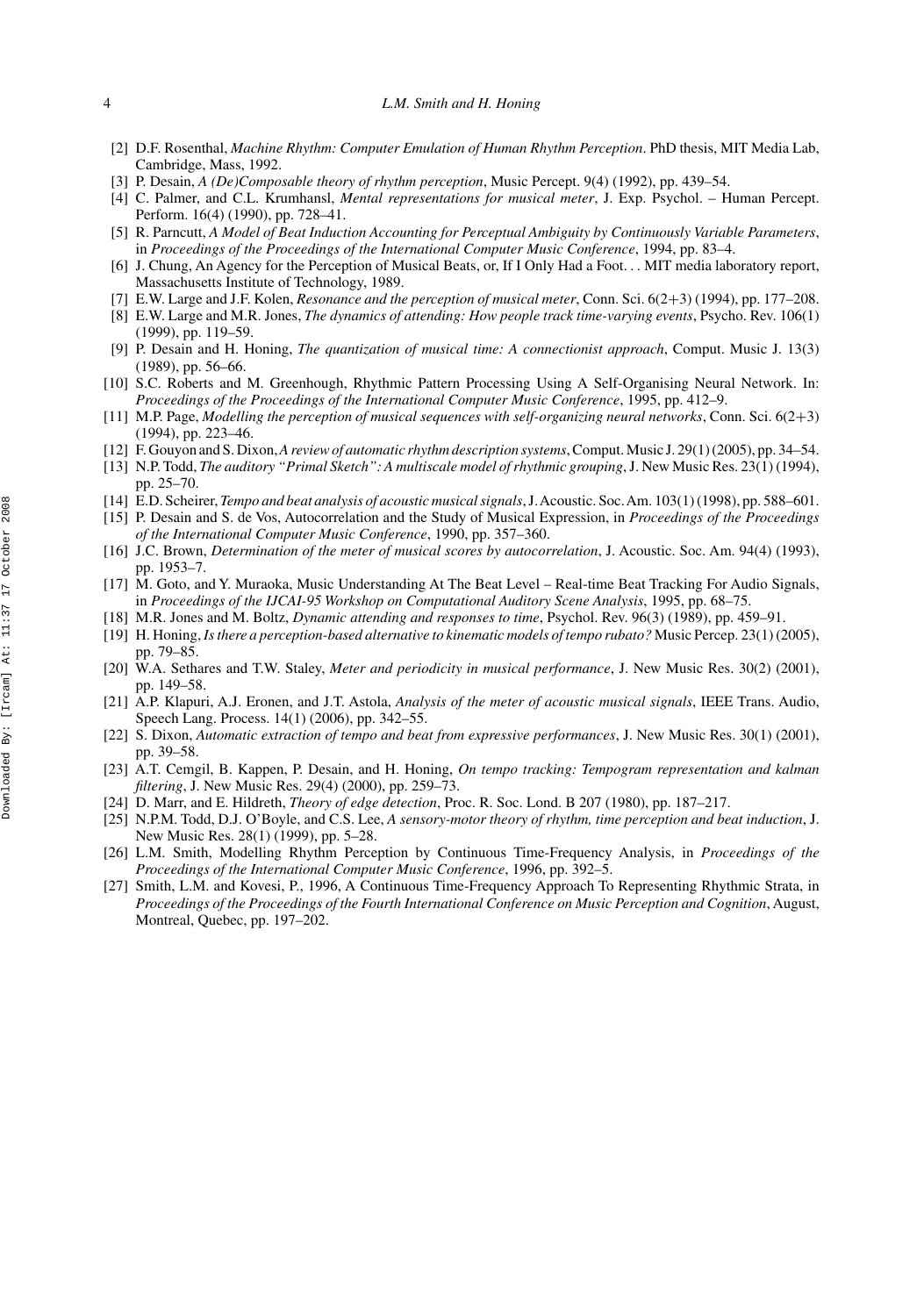

Taylor & Francis Taylor & Francis Group

## **Time-frequency representation of musical rhythm by continuous wavelets**

Leigh M. Smith\* and Henkjan Honing

*Music Cognition Group/ILLC, Universiteit van Amsterdam, Plantage Muidergracht 24, 1018TV, The Netherlands*

### **1. Dynamic accents**

Figure 1 illustrates an analysis of a rhythm composed of a meter changing from an intensified beat every three beats to an accent every four beats and then returning to every three beats. The IOI's remain equal across the pulse train; only the beat which is intensified is changed. As can be seen, a band of frequency scales corresponding to the interval between accented beats is established during the  $\frac{3}{4}$  meter period, dips downwards for the  $\frac{4}{4}$ , and returns to the previous scale. This demonstrates the zooming of the multiresolution model, and its ability to track a short term change in frequency. The phaseogram in Figure 1 indicates congruence over ranges of scales corresponding to the rhythmic band. Additionally, the phase highlights the points of change in the signal, where a frequency (meter) change occurs. The non-causal nature of the convolution operator used in the continuous wavelet transform (CWT) pin-points the rhythmic alternation.

## **2. Timing**

A key feature of the CWT representation is that this pulse induction process can identify a time modulated (retarding*/*accelerating) rhythmic pulse. It does not require pulses to be isochronous and can therefore avoid representing local deviations in rhythmic frequency as "noise". As a demonstration, two scaleograms of rhythms are displayed in Figures 2 and 3. Both analyse the same number of events, all impulses are equal in amplitude and the size of deviations in expressive timing are also equal. The variations in the grouping, in four (Figure 2) and in three (Figure 3), are made visible by the multiresolution representation. The multiple timescales reflect the different arrangement of the timing groups, and the periodicity of these groups appears as a low energy (but still visible and detectable) ridge. The ability to discriminate quasi-periodicity means that grouping from expressive timing that is not strictly periodic can also be represented. However, this timing shift is subtle, when supported only by timing accentuation alone. Co-occurring dynamic

ISSN 1745-9737 print*/*ISSN 1745-9745 online © 2008 Taylor & Francis DOI: 10.1080*/*17459730802305336 http:*//*www.informaworld.com

<sup>\*</sup>Corresponding author. Email: lsmith@science.uva.nl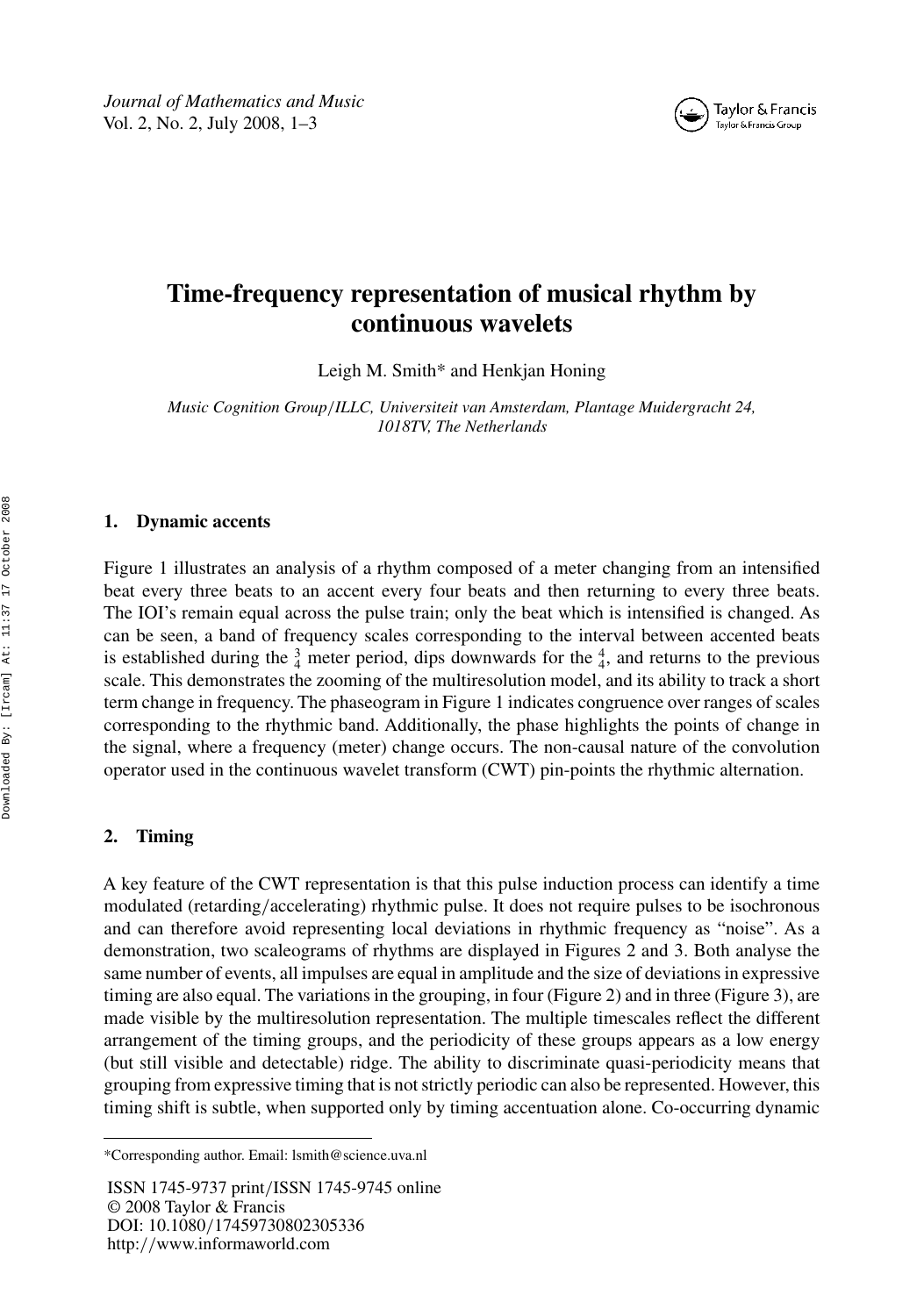#### 2 *L.M. Smith and H. Honing*



Figure 1. An isochronous rhythm changing in meter by variations in amplitude. The upper plot shows the impulse amplitudes, with the meter changing from  $\frac{3}{4}$  to  $\frac{4}{4}$  over the period of 4.2 to 11.2 seconds. The scaleogram (middle) and phaseogram (lower) plots display a continuous wavelet transform of the rhythmic impulse function. The intensity variations of the impulses are discernable in the scaleogram at short IOI scales, and the time-frequency ridge with the most energy is at 0.35 seconds matching the IOI. A lower energy ridge is visible on the scaleogram, and more clearly on the phaseogram, changing in its period from 1.05 seconds to 1.4 seconds matching the duration of the bar. It is marked on the phaseogram as a black line.



Figure 2. A rhythm that has a repeating IOI pattern of 0.305, 0.375, 0.375, 0.445 seconds. The period of the pattern (1.5 seconds) is shown on the scaleogram and is marked on the phaseogram as a black line.